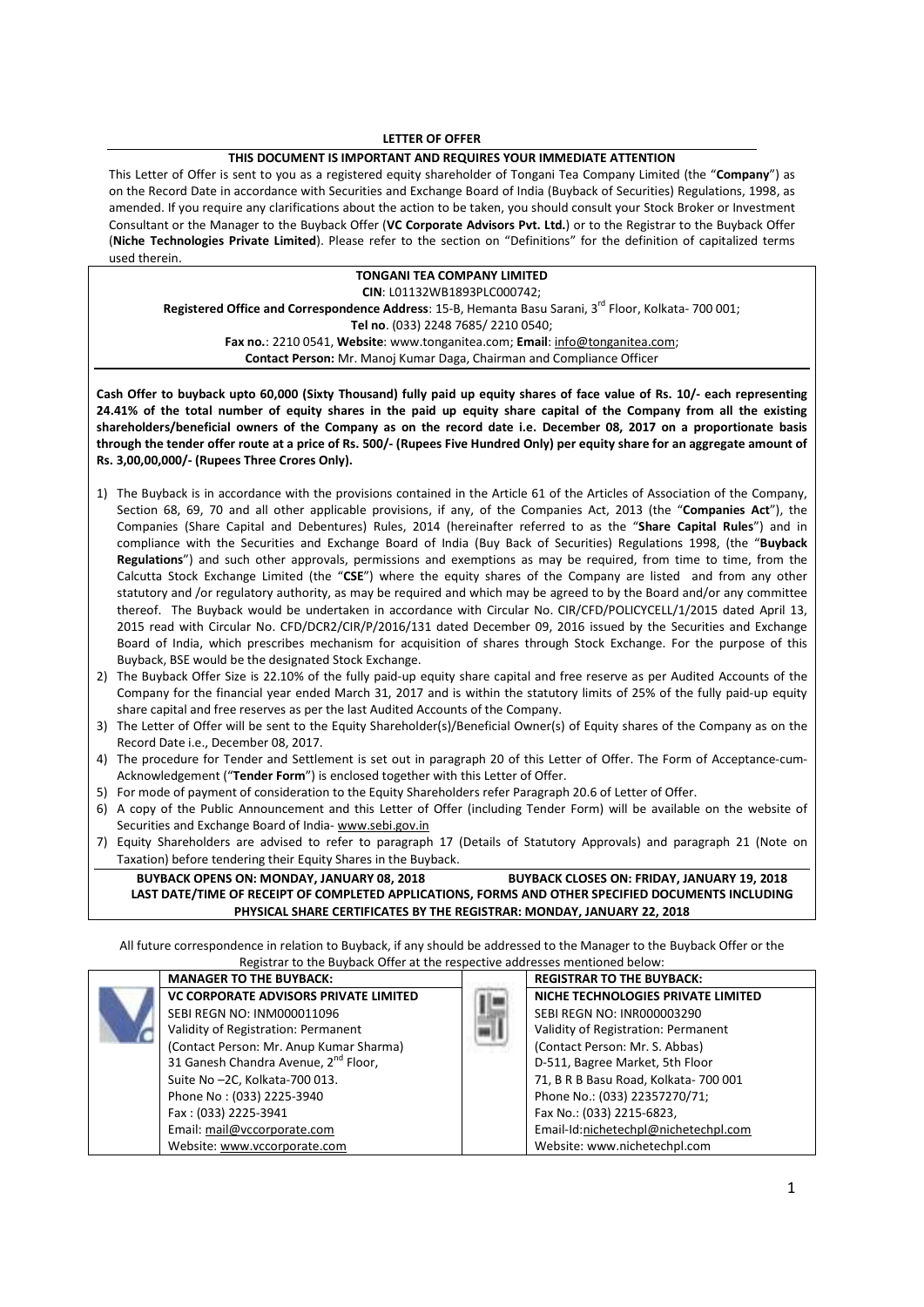|              | <b>TABLE OF CONTENTS:</b>                                                               |                |
|--------------|-----------------------------------------------------------------------------------------|----------------|
| Sr. No.      | <b>Subject</b>                                                                          | Page No        |
| $\mathbf{1}$ | Schedule of Activities of the Offer                                                     | 2              |
| 2            | Definition of Key Terms                                                                 | 3              |
| 3            | Disclaimer Clause                                                                       | 3              |
| 4            | Text of the Resolution passed at the Board Meeting                                      | 4              |
| 5            | Details of Public Announcement                                                          | $\overline{7}$ |
| 6            | Details of the Buyback                                                                  | $\overline{7}$ |
| 7            | Authority for the Buyback                                                               | 10             |
| 8            | Necessity of the Buyback                                                                | 10             |
| 9            | Management Discussions and Analysis of the Likely Impact of Buyback on the Company      | 11             |
| 10           | <b>Basis of Calculating Buyback Price</b>                                               | 12             |
| 11           | Sources of funds for the Buyback                                                        | 12             |
| 12           | Details of the Escrow account and the Amount to be deposited therein                    | 12             |
| 13           | Capital Structure and Shareholding Pattern                                              | 13             |
| 14           | Brief Information of the Company                                                        | 14             |
| 15           | Financial Information about the Company                                                 | 15             |
| 16           | <b>Stock Market data</b>                                                                | 16             |
| 17           | Details of the statutory approvals                                                      | 16             |
| 18           | Details of the Registrar to the Buyback                                                 | 16             |
| 19           | Process and methodology for Buyback                                                     | 17             |
| 20           | Procedure for Tender/offer and Settlement                                               | 19             |
| 21           | Note on Taxation                                                                        | 22             |
| 22           | Declaration by the Board of Directors                                                   | 24             |
| 23           | Auditor's Certificate                                                                   | 25             |
| 24           | Documents for Inspection                                                                | 26             |
| 25           | Details of the Compliance Officer                                                       | 26             |
| 26           | Details of the Remedies available to the Shareholders/ Beneficial Owners                | 27             |
| 27           | Details of the Investor Service Centres                                                 | 27             |
| 28           | Details of the Manager to the Buyback                                                   | 27             |
| 29           | Declaration by the directors regarding the authenticity of the information in the offer | 27             |
|              | document                                                                                |                |

## **1. SCHEDULE OF ACTIVITIES OF THE OFFER**

| <b>ACTIVITY</b>                                                           | <b>DATE</b>       | <b>DAY</b> |
|---------------------------------------------------------------------------|-------------------|------------|
| Date of Board Meeting approving the proposal of the Buyback               | October 04, 2017  | Wednesday  |
| Date of declaration of results for special resolution by the equity       | November 18, 2017 | Saturday   |
| shareholders of the Company, approving the Buyback Offer.                 |                   |            |
| Date of Public Announcement for the buyback                               | November 20, 2017 | Monday     |
| Date of publication of Public Announcement for Buy Back                   | November 21, 2017 | Tuesday    |
| Record date for determining the Buyback entitlement and the names of      | December 08, 2017 | Friday     |
| the eligible shareholders                                                 |                   |            |
| Date of Opening of the buyback Offer                                      | January 08, 2018  | Monday     |
| Date of Closing of the Buyback Offer                                      | January 19, 2018  | Friday     |
| Last date of receipt of the completed tender forms and other specified    | January 22, 2018  | Monday     |
| documents including physical Ordinary share certificates by the Registrar |                   |            |
| Last Date of verification by the Registrar                                | January 29, 2018  | Monday     |
| Last date of providing acceptance to the Stock Exchange by the Registrar  | January 30, 2018  | Tuesday    |
| Last date of Settlement of Bids on the Stock Exchange                     | January 31, 2018  | Wednesdav  |
| Last date of dispatch of Share certificate(s)/return of unaccepted demat  | January 31, 2018  | Wednesday  |
| shares by Stock Exchange to Selling Member                                |                   |            |
| Last date of Extinguishment of equity shares                              | February 07, 2018 | Wednesday  |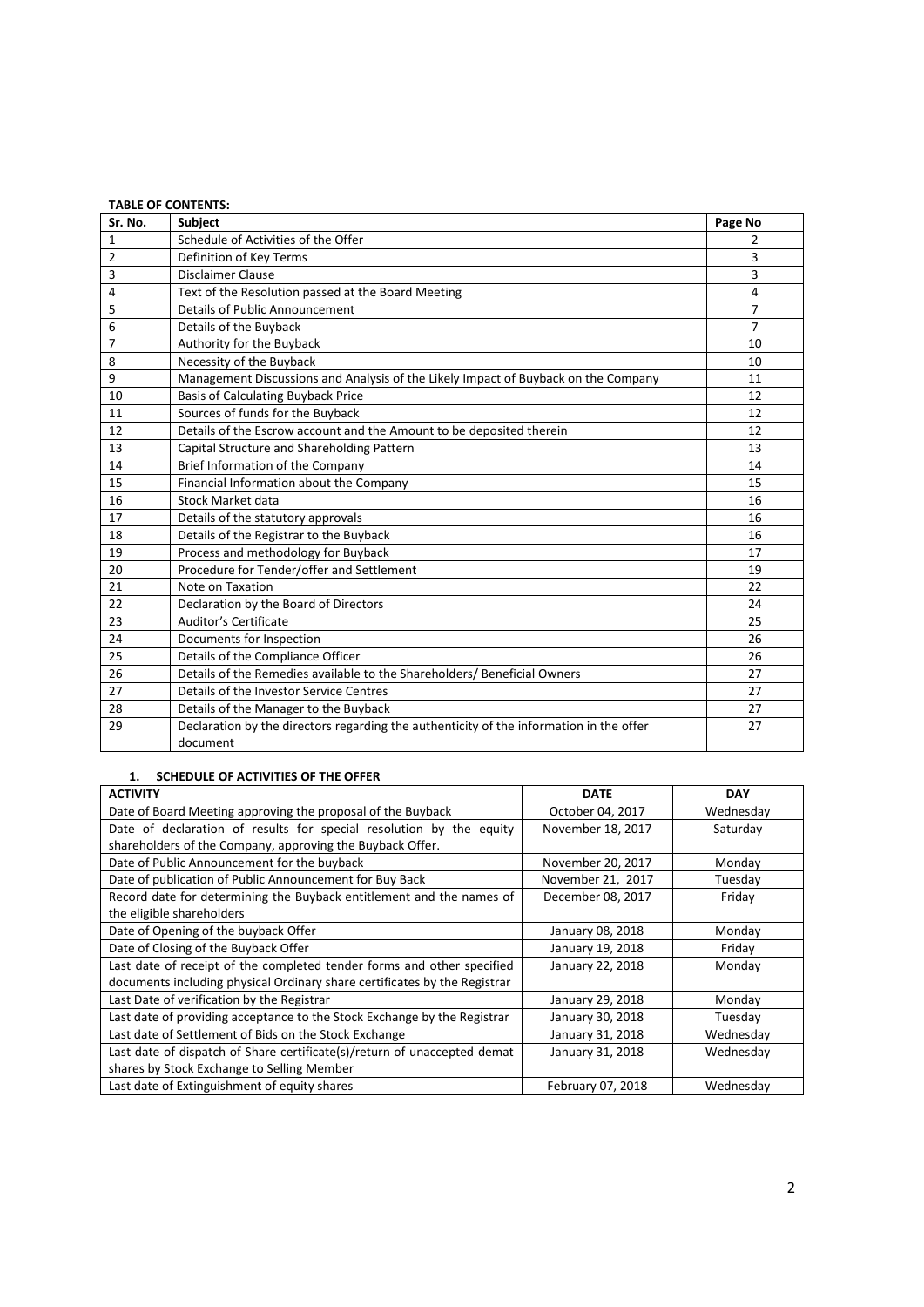# **2. DEFINITION OF KEY TERMS**

| Acceptance                                                                                                | Acceptance of Equity Shares, tendered by Eligible Persons in the Buyback Offer                                                                                                                                                                                                                                                       |  |  |  |
|-----------------------------------------------------------------------------------------------------------|--------------------------------------------------------------------------------------------------------------------------------------------------------------------------------------------------------------------------------------------------------------------------------------------------------------------------------------|--|--|--|
| Act                                                                                                       | The Companies Act, 2013                                                                                                                                                                                                                                                                                                              |  |  |  |
| Additional Shares /<br>Additional<br><b>Equity Shares</b>                                                 | Eligible Equity Shares tendered by an Eligible Person over and above the Buyback Entitlement of<br>such shareholder.                                                                                                                                                                                                                 |  |  |  |
| Company /<br>the Company                                                                                  | Tongani Tea Company Limited                                                                                                                                                                                                                                                                                                          |  |  |  |
| Board of Directors/                                                                                       | Board of Directors of the Company, or the Committee of Directors or Buyback Committee for the                                                                                                                                                                                                                                        |  |  |  |
| Board                                                                                                     | purpose of the Buyback.                                                                                                                                                                                                                                                                                                              |  |  |  |
| BSE                                                                                                       | <b>BSE Limited</b>                                                                                                                                                                                                                                                                                                                   |  |  |  |
| <b>Buyback Entitlement</b>                                                                                | The number of Equity Shares that a Shareholder is entitled to tender in the Buyback Offer based<br>on the number of Equity Shares held by that Shareholder on the Record date and the Ratio of<br>Buyback applicable in the category, to which such Shareholder belongs to.                                                          |  |  |  |
| Offer<br>Buyback                                                                                          | Cash Offer by Tongani Tea Company Limited to buyback up to maximum of 60,000 fully paid-up                                                                                                                                                                                                                                           |  |  |  |
| Buyback /                                                                                                 | Equity Shares of face value of Rs. 10/- each at a price of Rs. 500/- per Equity Share from all the                                                                                                                                                                                                                                   |  |  |  |
| Offer                                                                                                     | Equity Shareholders of the Company through Tender Offer route, on a proportionate basis.                                                                                                                                                                                                                                             |  |  |  |
| <b>CDSL</b>                                                                                               | Central Depository Services (India) Limited                                                                                                                                                                                                                                                                                          |  |  |  |
| DP                                                                                                        | <b>Depository Participant</b>                                                                                                                                                                                                                                                                                                        |  |  |  |
| Eligible Person(s)                                                                                        | Person(s) eligible to participate in the Buyback Offer and would mean all Equity Shareholders /<br>Beneficial Owner(s) of Equity Shares of the Company as on the Record Date i.e., December 08,<br>2017.                                                                                                                             |  |  |  |
| Equity Shares / Shares                                                                                    | Fully paid up Equity Shares of face value of Rs. 10/- each of Tongani Tea Company Limited                                                                                                                                                                                                                                            |  |  |  |
| <b>Escrow Account</b>                                                                                     | The Escrow Account titled "TTCL BUYBACK OFFER ESCROW ACCOUNT" opened with the HDFC<br>Bank Limited in terms of Escrow Agreement                                                                                                                                                                                                      |  |  |  |
| Form/Tender Form                                                                                          | Form of Acceptance-cum-Acknowledgement                                                                                                                                                                                                                                                                                               |  |  |  |
| LOF/ Offer Document                                                                                       | Letter of Offer                                                                                                                                                                                                                                                                                                                      |  |  |  |
| Non-Resident                                                                                              | Includes Non-Resident Indians (NRI), Foreign Institutional Investors (FII) and Overseas Corporate                                                                                                                                                                                                                                    |  |  |  |
| Shareholders                                                                                              | Bodies (OCB)                                                                                                                                                                                                                                                                                                                         |  |  |  |
| <b>NSDL</b>                                                                                               | National Securities Depository Limited                                                                                                                                                                                                                                                                                               |  |  |  |
| Offer Price / Buyback<br>Price                                                                            | Price at which Equity Shares will be bought back from the Shareholders i.e. Rs. 500/- per fully<br>paid up Equity Share, payable in cash                                                                                                                                                                                             |  |  |  |
| Offer Size / Buyback<br>Offer Size                                                                        | Number of Equity Shares proposed to be bought back (i.e. 60,000 Equity Shares) multiplied by<br>the Offer Price (i.e. Rs. 500/- per Equity Share) aggregating to Rs. 3,00,00,000/- (Rupees Three<br>Crores Only).                                                                                                                    |  |  |  |
| PA / Public                                                                                               | Public Announcement regarding the Buyback dated November 20, 2017, issued in Financial                                                                                                                                                                                                                                               |  |  |  |
| Announcement                                                                                              | Express (English), Jansatta (Hindi) and Aaj Kaal (Bengali) on November 21, 2017.                                                                                                                                                                                                                                                     |  |  |  |
| RBI                                                                                                       | Reserve Bank of India                                                                                                                                                                                                                                                                                                                |  |  |  |
| Record Date                                                                                               | The date for the purpose of determining the entitlement and the names of the Shareholders, to<br>whom the Letter of Offer and Tender Offer Form will be sent and who are eligible to participate<br>in the proposed Buyback offer in accordance with the Regulations. The Record Date in this<br>Buyback offer is December 08, 2017. |  |  |  |
| Registrar to the Offer /<br>Registrar to the<br>Buyback                                                   | Niche Technologies Private Limited                                                                                                                                                                                                                                                                                                   |  |  |  |
| Regulations / SEBI<br>Regulations /<br><b>SEBI Buyback</b><br>Regulations /<br><b>Buyback Regulations</b> | Securities and Exchange Board of India (Buy-Back of Securities) Regulations, 1998 including any<br>statutory modifications or re-enactments thereof                                                                                                                                                                                  |  |  |  |
| SEBI                                                                                                      | The Securities and Exchange Board of India                                                                                                                                                                                                                                                                                           |  |  |  |
| Small Shareholder                                                                                         | A Shareholder, who holds Equity Shares whose market value, on the basis of closing price on the<br>CSE as on Record Date i.e. December 08, 2017 is not more than two lakh rupees.                                                                                                                                                    |  |  |  |
| <b>Stock Exchanges/Stock</b><br>Exchange                                                                  | CSE, being the Stock Exchange where the shares of the Company are listed.                                                                                                                                                                                                                                                            |  |  |  |
| <b>TRS</b>                                                                                                | <b>Transaction Registration Slip</b>                                                                                                                                                                                                                                                                                                 |  |  |  |
| VCAPL/ Manager to the<br>Buyback                                                                          | VC Corporate Advisors Private Limited                                                                                                                                                                                                                                                                                                |  |  |  |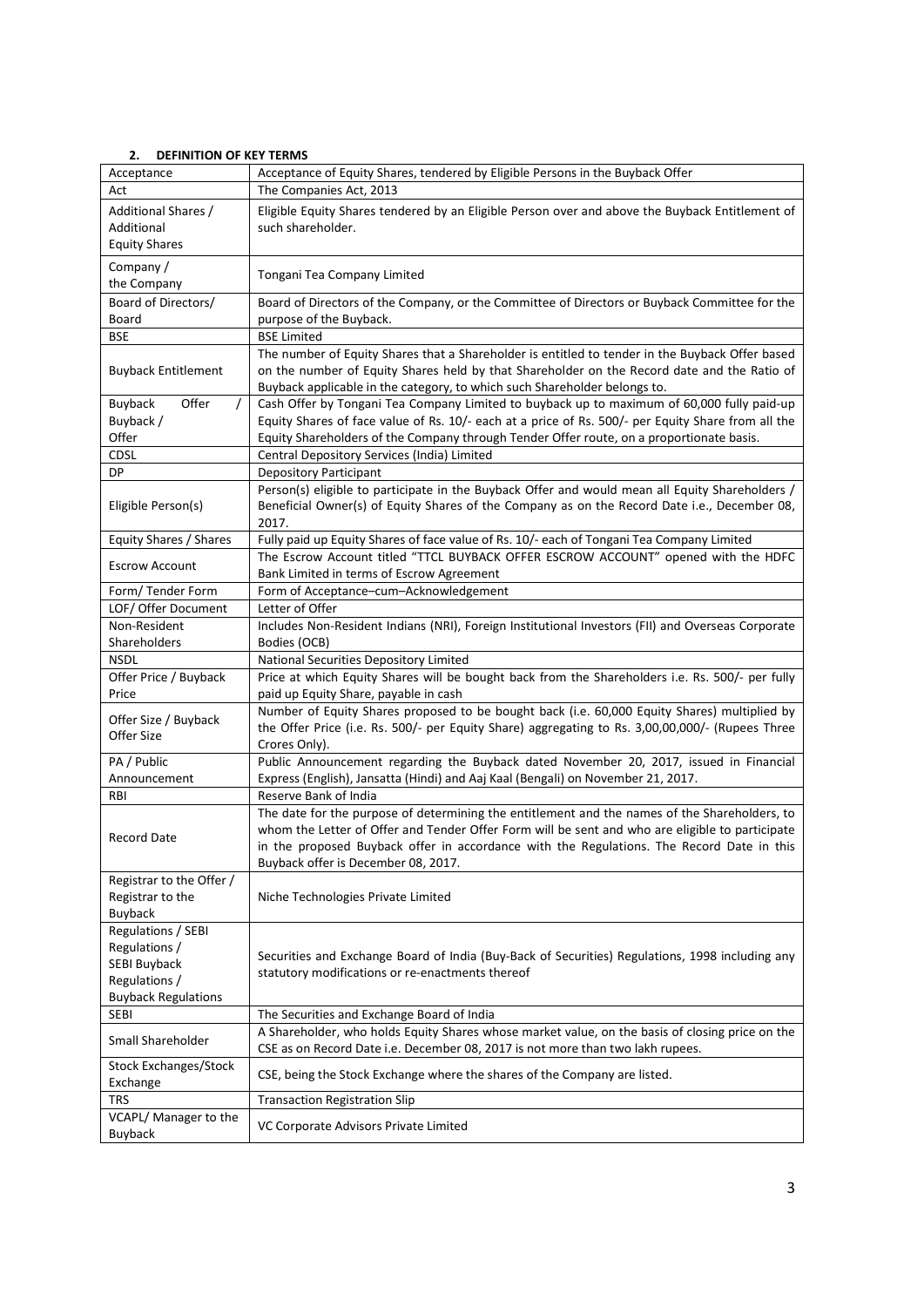## **3. DISCLAIMER CLAUSE**

As required, a copy of this Letter of Offer has been submitted to Securities and Exchange Board of India (SEBI). It is to be distinctly understood that submission of the Letter of Offer to SEBI should not, in any way be deemed or construed that the same has been cleared or approved by SEBI. SEBI does not take any responsibility either for the financial soundness of the Company to meet the Buyback commitments or for the correctness of the statements or opinions expressed in the Offer document. The Manager to the Buyback Offer, M/s. VC Corporate Advisors Pvt. Ltd. has certified that the disclosures made in the Offer document are generally adequate and are in conformity with the provisions of Companies Act and Buyback Regulations. This requirement is to facilitate investors to take an informed decision for tendering their Equity Shares in the Buyback.

It should be clearly understood that while the company is primarily responsible for the correctness, adequacy and disclosures of all relevant information in the Offer Document, the Manager to the Buyback Offer is expected to exercise due diligence to ensure that the Company discharges its duty adequately in this behalf and towards this purpose, the Manager to the Buyback Offer, M/s. VC Corporate Advisors Pvt. Ltd. has furnished to SEBI a Due Diligence Certificate dated November 27, 2017 in accordance with Buyback Regulations which read as follows:

"We have examined various documents and materials contained in the annexure to this letter, as part of the due-diligence carried out by us in connection with the finalization of the Public Announcement and the Letter of Offer. On the basis of such examination and the discussions with the Company, we hereby state that:

- The Public Announcement and the Letter of Offer are in conformity with the documents, materials and papers relevant to the Buyback offer;
- All the legal requirements connected with the said offer including SEBI (Buy Back of Securities) Regulations, 1998, as amended, have been duly complied with;
- The disclosures in the Public Announcement and the Letter of Offer are, to the best of our knowledge, true, fair and adequate in all material respects for the shareholders of the Company to make a well informed decision in respect of the captioned Buyback offer.
- Funds used for buyback shall be as per the provisions of the Companies Act, 2013."

 The filing of Offer Document with SEBI, does not, however, absolve the Company from any liabilities under the provisions of the Companies Act, 2013, as amended or from the requirement of obtaining such statutory or other clearances as may be required for the purpose of the proposed Buyback.

Promoters / Directors declare and confirm that no information / material likely to have a bearing on the decision of investors has been suppressed / withheld and / or incorporated in the manner that would amount to mis-statement / misrepresentation and in the event of it transpiring at any point of time that any information / material has been suppressed / withheld and / or amounts to a mis-statement/ misrepresentation, the Promoters / Directors and the Company shall be liable for penalty in terms of the provisions of the Companies Act, 2013 as amended and the SEBI (Buy Back of Securities) Regulations, 1998, as amended.

Promoters / Directors also declare and confirm that funds borrowed from Banks and Financial Institutions will not be used for the Buyback.

# **4. TEXT OF THE RESOLUTION PASSED AT THE BOARD MEETING**

The Board of Directors passed a resolution on October 04, 2017 to approve the proposal for Buyback of equity shares, subject to the approval of shareholders of the Company. The shareholders approved the Buyback, by way of special resolution the results of which were announced on November 18, 2017. The text of the relevant resolution passed by Board of Directors is given below:

**"RESOLVED THAT** pursuant to the provisions of Section 68, 69,70 and all other applicable provisions, if any, of the Companies Act, 2013 and in compliance with the Securities and Exchange Board of India (Buy-back of Securities) Regulations, 1998, including any statutory modifications or re-enactments thereof ("**SEBI Buyback Regulations**"), and in accordance with Article No. 61 of the Articles of Association of the Company and subject to approval by the Equity Shareholders of the Company for buyback of Equity Shares in an Extra Ordinary General Meeting ('**EoGM'**) and such other permissions and exemptions as may be required from applicable regulatory and statutory authorities and modifications, if any, as may be prescribed or imposed by the appropriate authorities while granting such approvals, permissions and sanctions, which may be agreed by the Board of Directors of the Company (hereinafter referred to as the "Board", which expression shall include any Committee constituted by the Board to exercise its powers, including the powers conferred by this resolution), the Board hereby recommends the proposal to Buyback upto 60,000 (Sixty Thousand Only) fully paid-up equity shares of the face value of Rs. 10/- each (representing 24.41% of the total number of shares in the paid-up equity capital of the Company) at a price of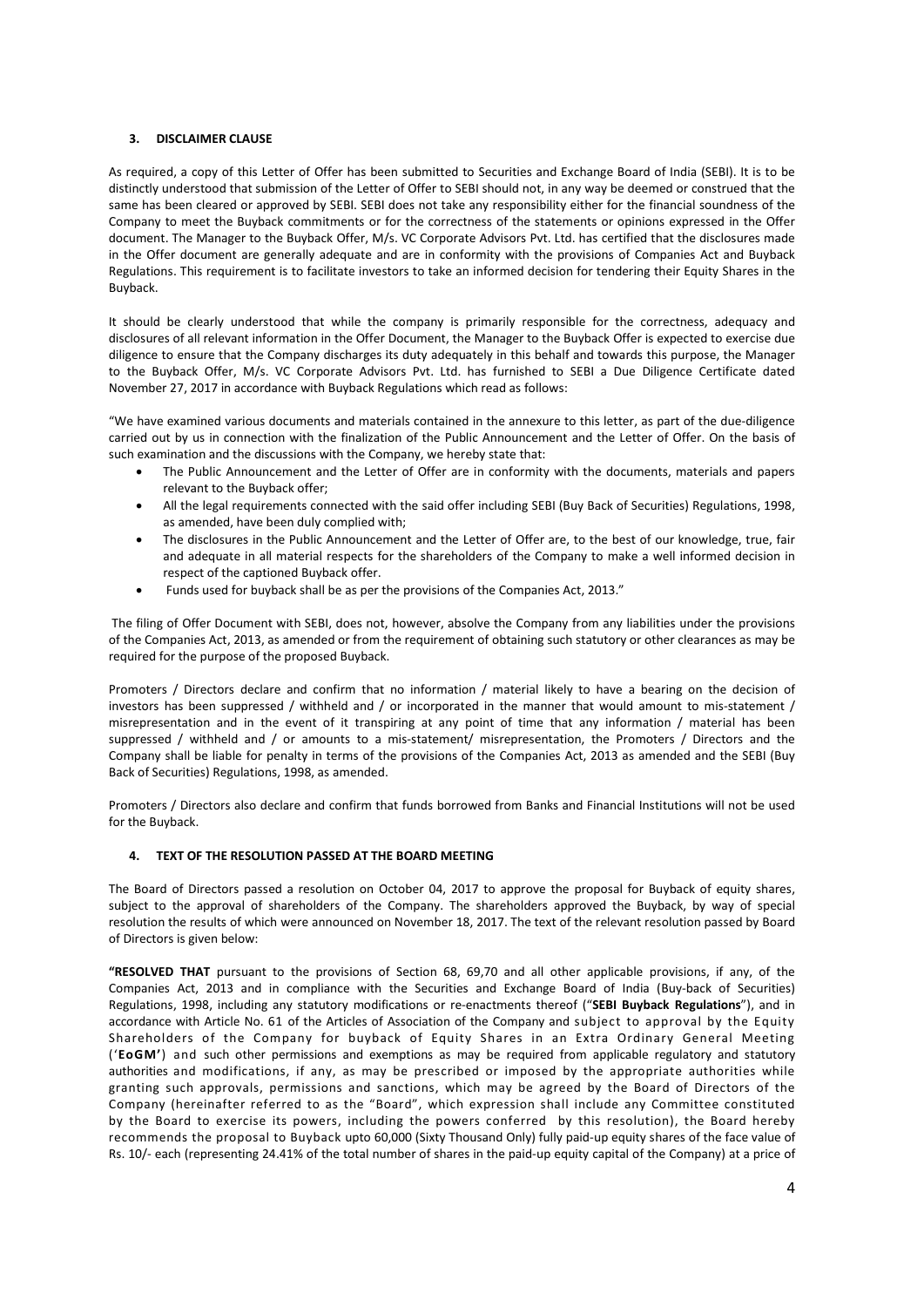Rs. 500/- (Rupees Five Hundred Only) per equity share (the "**Buy Back Offer Price**") payable in cash, for an aggregate amount of Rs. 3,00,00,000/- ( Three Crores Only) (excluding Company's transaction cost such as brokerage, securities transaction tax, other taxes, stamp duty etc ) ("**Buyback Offer Size**") being 22.10% of the fully paid-up equity share capital and free reserves as per the latest audited Annual Financial Statement of the Company for the financial year ended March 31, 2017, (which is within 25% of the fully paid-up equity share capital and free reserves of the Company) from the shareholders of the Company on a proportionate basis, through the **Tender Offer** route as prescribed under the SEBI Buyback Regulations (hereinafter referred to as the "**Buyback**")."

**RESOLVED FURTHER THAT** the buyback is being proposed in keeping with the Company's desire to enhance overall shareholders value and the buyback would lead to reduction in total number of equity shares.

**RESOLVED FURTHER THAT** as required by Regulation 6 of the SEBI Buyback Regulations, the Company may buyback equity Shares from the existing shareholders on a proportionate basis through tender offer route, provided 15% of the number of equity shares which the Company proposes to buyback or number of equity shares entitled as per the shareholding of small shareholders, whichever is higher, shall be reserved for the small shareholders, as defined in the SEBI Buyback Regulations.

**RESOLVED FURTHER THAT** a draft copy of the EOGM notice along with the Explanatory statement to be send to the shareholders for approval of the Buyback as placed before the board be and is hereby approved and any director of the Company be and are hereby severally authorized to issue the aforesaid notice under their signature to the shareholders and all other persons entitled to receive the same and to do all such acts, matters, deeds and things as may be required in connection with EOGM**.** 

**RESOLVED FURTHER THAT** CS Deepak Kumar Khaitan, Company Secretary in practice, (Membership No.FCS 5615 and CP No.5207) and/or CS Siddhi Dhandharia, Company Secretary in practice (Membership No. ACS 35042 and CP No.13019) of GEM House, 5B Russell Street, Unit 7B,  $7<sup>th</sup>$  Floor, Kolkata – 700 071 be and is hereby appointed as the Scrutinizer for conducting the general meeting and e-voting process in a fair and transparent manner.

**RESOLVED FURTHER THAT** the Company do utilise the services of Central Depository Services (India) Limited for providing e-voting platform in compliance with the provisions of Section 108 of the Act, 2013 read with applicable provisions of the Companies (Management and Administration) Rules, 2014 and Regulation 31 of the Listing Agreement with the Stock Exchanges as may be in force from time to time.

**RESOLVED FURTHER THAT** the Board of Directors hereby confirms that:

- a) all equity shares of the Company are fully paid up;
- b) the Company has noted that it shall not issue and allot any equity shares including by way of bonus, till the date of closure of this Buyback;
- c) the Company shall not buy back its shares from any person through negotiated deal whether on or off the stock exchanges or through spot transactions or through any private arrangement in the implementation of the Buyback;
- d) that the aggregate amount of the Buyback i.e. Rs. 3,00,00,000 (Rupees Three Crores Only) does not exceed 25% of the total paid-up capital and free reserves as per the latest Annual audited balance sheet as on March 31, 2017;
- e) that the maximum number of equity shares proposed to be purchased under the Buyback i.e. 60,000 (Sixty Thousand Only) equity shares, does not exceed 25% of the total number of shares in the paid-up equity capital as per the audited balance sheet as on March 31, 2017;
- f) no default, has been made by the Company in the repayment of deposits accepted either before or after the commencement of the Companies Act, 2013, interest payment thereof, redemption of debentures or preference shares or payment of dividend to any shareholder, or repayment of any term loan or interest payable to thereon to any financial institution or banking company;
- g) the debt equity ratio of the Company after the Buyback will be well within the limit of 2:1 as prescribed under the Companies Act, 2013 (to the extent applicable), as the case may be.

**RESOLVED FURTHER THAT** as required by Clause (x) of Part A of Schedule II of the SEBI Buyback Regulations, the Board hereby confirms that they have made a full enquiry into the affairs and prospects of the Company and that they have formed the opinion:

- (a) That immediately following the date of the Board Meeting held on 04.10.2017 and the date on which the special resolution is passed, there will be no grounds, on which the Company can be found unable to pay its debts;
- (b) That as regards the Company's prospects for the year immediately following the date of the Board Meeting as well as the year immediately following the date on which the special resolution is passed will be declared approving the Buy Back and having regards to the Board's intentions with respect to the management of the Company's business during that year and to the amount and character of the financial resources which will, in Board's view, be available to the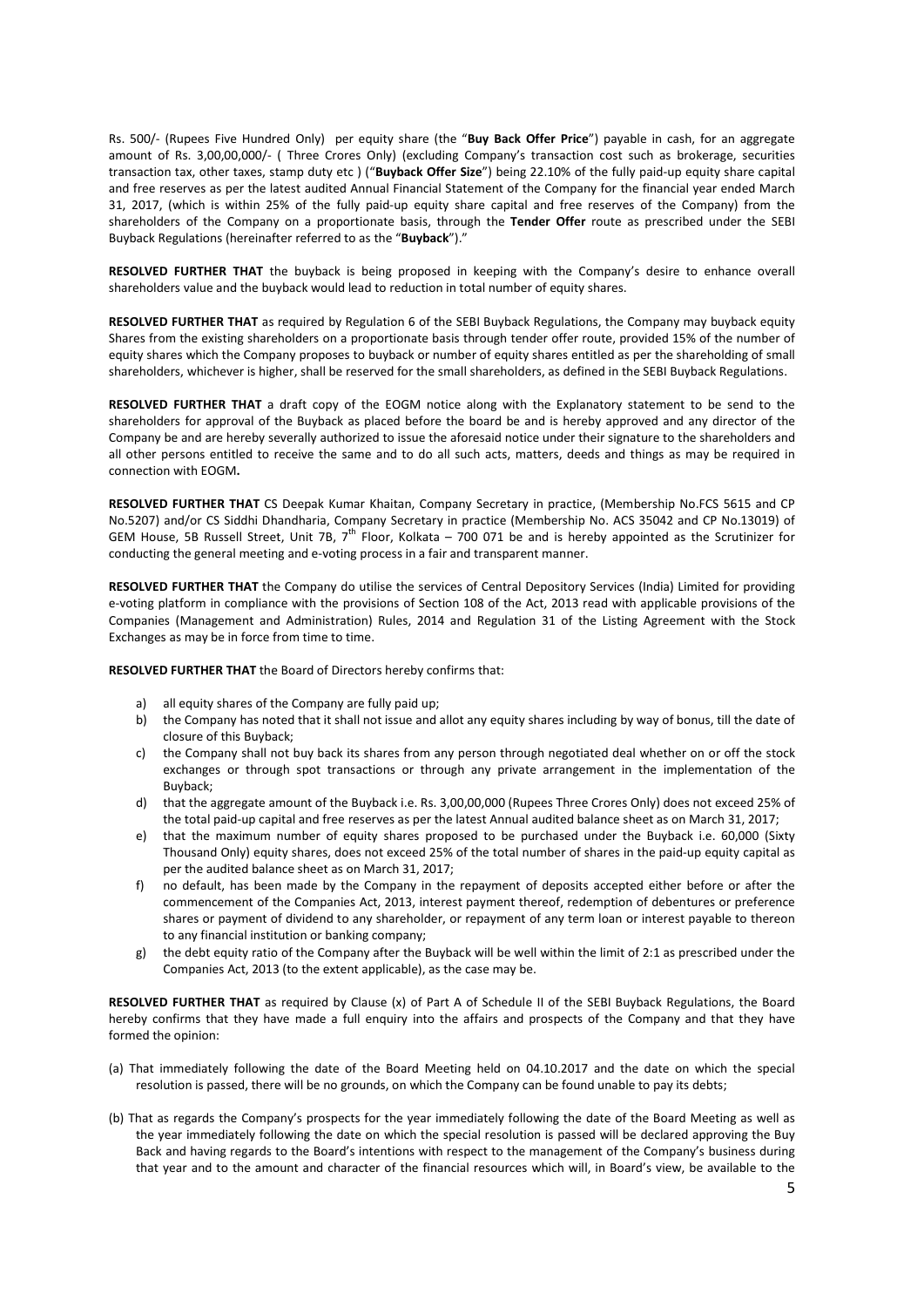Company during that year, the Company will be able to meet its liabilities as and when they fall due and will not be rendered insolvent within a period of one year from date of the Board meeting approving the Buy Back or within a period of one year from the date on which the special resolution is passed as the case may be;

(c) In forming its opinion aforesaid, the Board has taken into account the liabilities as if the Company were being wound up under the provisions of the Companies Act, 2013 (including prospective and contingent liabilities).

**RESOLVED FURTHER THAT** the proposed Buyback be implemented from the existing shareholders including Promoters, Promoters Group and Persons Acting in concert (such shareholders herein after collectively known as **"Persons in Control"**) that persons in control will be such persons as have been disclosed under the filings made by the Company from time to time under Securities and Exchange Board of India (Substantial Acquisition of Shares and Takeover) Regulations 2011 **("SEBI Takeover Regulations")** as the Board may consider appropriate, from out of its free reserves and/or Share Premium Account and/or cash balances and/ or internal accruals and/or such other sources or by such mechanisms as may be permitted by Law, and on such terms and conditions as the Board may decide from time to time, and in the absolute discretion of the Board, as it may deem fit.

**RESOLVED FURTHER THAT** the Company shall not use borrowed funds, directly or indirectly, whether secured or unsecured, of any form and nature, from banks and financial institutions for paying the consideration to the equity shareholders who have tendered their equity shares in the Buyback.

**RESOLVED FURTHER THAT** the Company shall not Buyback the locked-in equity shares or other specified securities, if any and non-transferable equity shares or other specified securities, if any, till the pendency of the lock-in or till the equity shares or other specified securities become transferable;

**RESOLVED FURTHER THAT** as per the provisions of Section 68(8) of the Companies Act, 2013, the Company will not issue same kind of shares or other specified securities shares within a period of 6 months after the completion of the Buyback except by way of bonus shares or equity shares issued in the discharge of subsisting obligations such as conversion of warrants, stock option schemes, sweat equity or conversion of preference shares or debentures into equity shares.

**RESOLVED FURTHER THAT** as per the provisions of Regulation 19(f) of SEBI Buyback Regulations, the Company shall not raise any further capital for a period of one year from the date of closure of the buyback offer, except in discharge of its subsisting obligations.

**RESOLVED FURTHER THAT** the powers of the Board of Directors in respect of the buyback be delegated to a committee ("Buyback Committee") consisting of the following directors of the company namely Mr. Manoj Kumar Daga, Chairman and Non-Executive Director, Mr. Ashok Vardhan Bagree, Independent Director, Mr. Ravindra Kumar Murarka, Independent Director and Mrs. Sumana Raychaudhuri, Non-Executive Director of the Company and the quorum for the meeting of the Buyback Committee shall be presence of two members at the meeting.

**RESOLVED FURTHER THAT** that the Buy Back Committee is hereby authorized to do all such acts, deeds, matters and things as it may in its absolute discretion deem necessary, expedient, usual or proper as the Buyback Committee may consider to be in the best interests of the shareholders, including but not limited to finalizing the terms of the Buyback, record date, entitlement ratio, the specific price for the Buyback, the actual number of Equity Shares to be bought back, mechanism for the Buyback, opening of Escrow Bank Account and Special Bank Account or Special Demat Account, authorizing the persons to operate the said accounts, appointment of intermediaries or agencies for the implementation of the Buyback and sign and execute the incidental documentation as also to prefer applications to the appropriate authorities for their requisite approvals and to initiate all necessary actions for preparation and issue of various documents including but not limited to Public Announcement, Declaration of Solvency, Draft Letter of Offer, Letter of Offer, Corporate Actions with Depositories, extinguishment of Share Certificates and filing with appropriate authorities in connection with the Buyback on behalf of Board of Directors.

 **RESOLVED FURTHER THAT** the Buy Back Committee be and is hereby authorized to decide the related issues as may be required to regulate its working, to delegate all or any of the authorities conferred upon it to any Director(s) or Officer or authorized representative of the Company.

 **RESOLVED FURTHER THAT** a register of securities bought back shall be maintained wherein the details of equity shares bought back, consideration paid for the equity shares bought back, date of cancellation of equity shares and date of extinguishing and physically destroying of equity shares and such other particulars as may be prescribed, shall be entered and that any Director of the Company be and is hereby authorized to authenticate the entries made in the said register."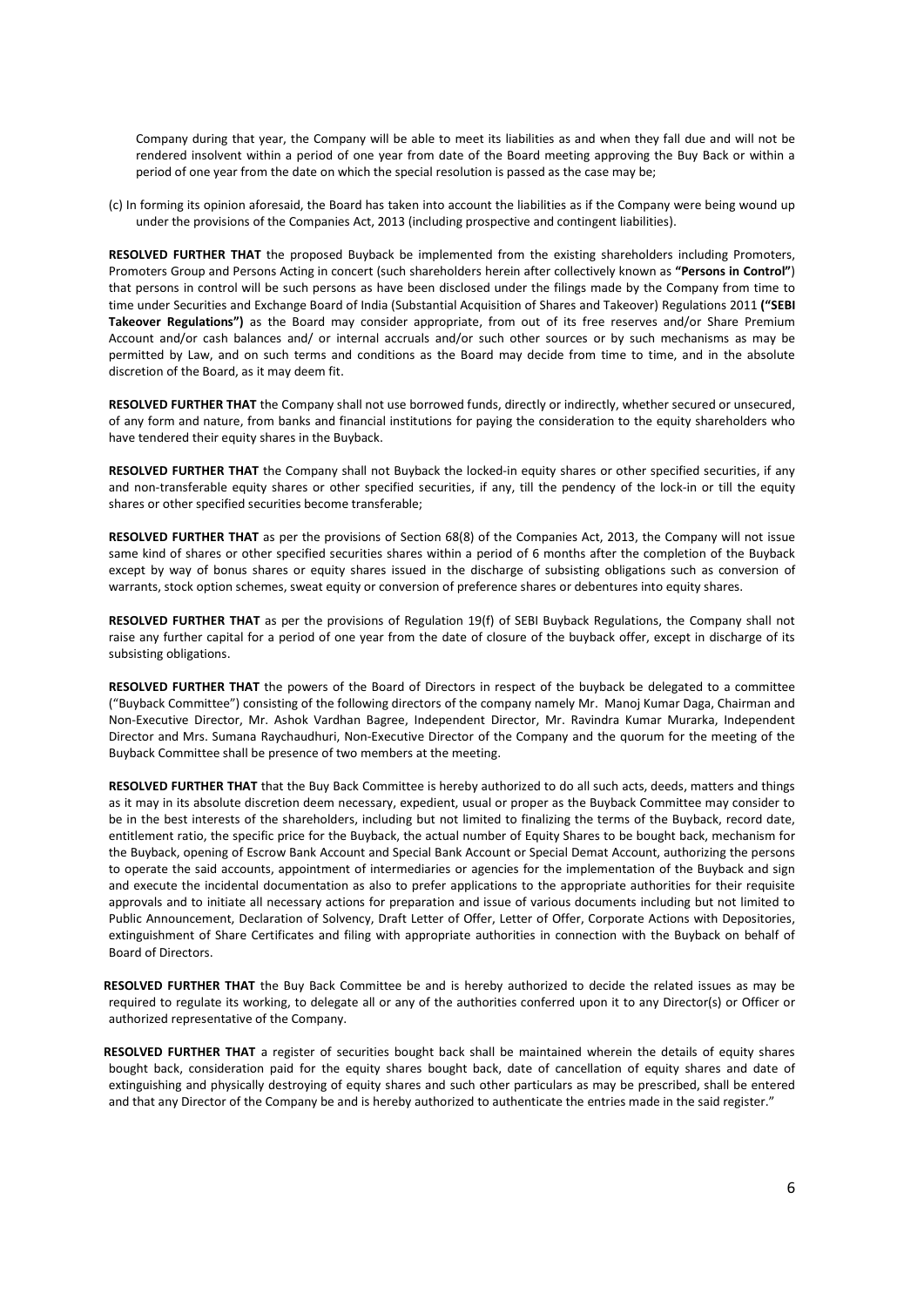### **5. DETAILS OF PUBLIC ANNOUNCEMENT**

The Public Announcement dated November 20, 2017 published on November 21, 2017 was made in the following newspapers, in accordance with Regulation 8(1) of the Buyback Regulations, within two working days from the date of passing of the Special Resolution by the Equity Shareholders of the Company approving the Buyback, results of which were declared on November 18, 2017.

| Publication           | Language | Edition         |
|-----------------------|----------|-----------------|
| The Financial Express | English  | All editions    |
| Jansatta              | Hindi    | All editions    |
| Aai Kaal              | Bengali  | Kolkata Edition |

For compliances with the requirements of the Buyback Regulations, The Company will publish further notices in the above 3 newspapers in the editions as mentioned above i.e., The Financial Express (English- All Editions), Jansatta (Hindi- All Editions) and Aajkaal (Bengali- Kolkata Edition)

The Public Announcement is available on the SEBI website- www.sebi.gov.in

#### **6. DETAILS OF THE BUYBACK**

The Board of Directors (the "**Board**") of Tongani Tea Company Limited (the "**Company**" or "**TTCL**") at its meeting held on October 04, 2017 ("**Board Meeting**") passed a resolution to Buyback equity shares of the Company and sought approval of its shareholders, by way of a Special Resolution to be passed through an Extra Ordinary General Meeting ("**EGM**"). The shareholders of the Company at an EGM held on November 18, 2017 approved the proposal for Buyback of not exceeding 60,000 fully paid up equity shares of face value of Rs. 10/- each (the "**Buyback**") from all the existing shareholders/ beneficial owners of Equity Shares of the Company as on Record Date (*hereinafter defined*), on a proportionate basis, through the "**Tender Offer**" route at a price of Rs. 500/- (Rupees Five Hundred Only) per equity share ("**Buyback Offer Price**") payable in cash for an aggregate consideration not exceeding Rs. 3,00,00,000/- (Rupees Three Crores Only) (excluding Company's transaction cost such as brokerage, securities transaction tax, stamp duty and other taxes etc) ("**Buyback Offer Size**") being 22.10% of the fully paid-up equity share capital and free reserves as per the latest audited Annual Financial Statement of the Company for the financial year ended March 31, 2017.

The Buyback is in accordance with the provisions contained in the Article 61 of the Articles of Association of the Company, Section 68, 69,70 and all other applicable provisions, if any, of the Companies Act, 2013 (the "**Companies Act**"), the Companies (Share Capital and Debentures) Rules, 2014 (hereinafter referred to as the "**Share Capital Rules**") as amended and in compliance with the Securities and Exchange Board of India (Buy Back of Securities) Regulations, 1998 (the "**Buyback Regulations**") and such other approvals, permissions and exemptions as may be required, from time to time, from the Calcutta Stock exchange Limited ("**CSE**") where the equity shares of the Company are listed and from any other statutory and /or regulatory authority, as may be required and which may be agreed to by the Board and/ or any committee thereof. The Buyback would be undertaken in accordance with Circular No. CIR/CFD/POLICYCELL/1/2015 dated April 13, 2015 read with Circular No. CFD/DCR2/CIR/P/2016/131 dated December 09, 2016 issued by the Securities and Exchange Board of India, which prescribes mechanism for acquisition of shares through Stock Exchange. For the purpose of this Buyback, BSE would be the designated Stock Exchange.

The Buyback Offer Size is 22.10% of the fully paid-up equity share capital and free reserve as per latest audited Annual Financial Statement of the Company for the financial year ended March 31, 2017 which is within the statutory limits of 25% of the fully paid-up equity share capital and free reserves as per the last audited accounts of the Company. The maximum number of equity shares proposed to be bought back represents 24.41% of the total number of shares in the paid-up equity capital of the Company.

The Buyback shall be on a proportionate basis from all the equity shareholders of the Company through the Tender Offer route, as prescribed under Regulation 4(1)(a) of the Buyback Regulations. Please see paragraph 19.4 below for details regarding the record date and share entitlement for tender in the Buyback.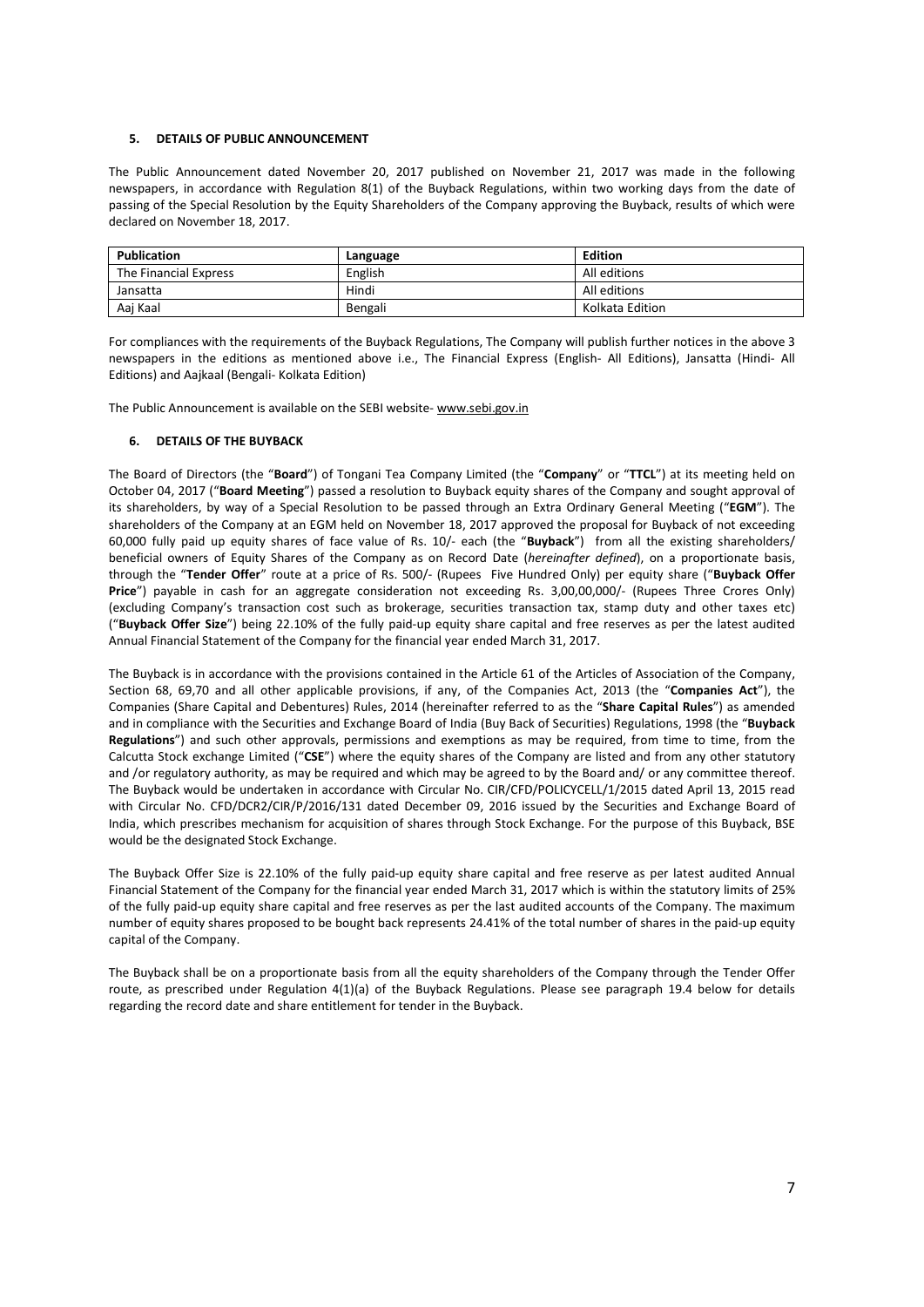a. The aggregate shareholding of the Promoters, Promoter Group, the directors of the promoter group companies holding shares in the Company and of persons who are in control of the Company as on the date of notice convening the EGM (i.e., October 04, 2017) is as follows:

| SI. No. | <b>Name</b>                 | No. of Equity shares | % of Shareholding |
|---------|-----------------------------|----------------------|-------------------|
| 1.      | Manoj Kumar Daga            | 55,250               | 22.480            |
|         | Jyoti Devi Daga             | 59,825               | 24.341            |
| 3.      | Shanti Devi Daga            | 56,600               | 23.029            |
| 4.      | Aparna Daga                 | 4,500                | 1.831             |
| 5.      | Pallavi Daga                | 4,500                | 1.831             |
| 6.      | Manoj Kumar Daga (HUF)      | 2,875                | 1.170             |
|         | Anjum Investments Pvt. Ltd. | 650                  | 0.265             |
|         | <b>Total</b>                | 1,84,200             | 74.947            |

- b. None of the Directors of the Promoter Group Company mentioned in table above hold any shares in the Company as on date of notice convening the EGM (i.e., October 04, 2017).
- c. Shareholding of Directors or Key Managerial Personnel of the Company:

| DIN/PAN    | Name                     | No. of Equity shares | % of Shareholding |
|------------|--------------------------|----------------------|-------------------|
| 00123386   | Manoi Kumar Daga         | 55.250               | 22.48             |
| 00421623   | Ashok Vardhan Bagree     | 200                  | 0.081             |
| ADMPA1609G | Ajay Kumar Agarwal (CFO) |                      | 0.010             |

d. No shares or other specified securities in the Company were either purchased or sold by the Promoter during a period of six months preceding the date of Board Meeting at which the Buyback was approved and from that date till the date of the public announcement.

### e. **Intention of the Promoters and Persons in Control of the Company to tender equity shares in the Buyback:**

In terms of the Buyback Regulations, under the Tender Offer, the Promoter and Promoter Group, being in control of the Company, have an option to participate in the Buyback. In this regard, the Promoters have expressed their intention vide their letters dated October 04, 2017 to participate in the Buyback Offer and tender an aggregate of 1,84,200 (One Lakh Eighty Four Thousand and Two Hundred Only) equity shares.

The details of the date and price of acquisition of the equity shares that the promoters intend to tender are stated below:

| <b>Date of Acquisition</b><br>/(disposal) | Number of equity shares<br>Acquired / (Sold) | <b>Cost of Acquisition /(sale)</b><br>(Rs.) | <b>Remarks</b>                                                                                                                                                        |
|-------------------------------------------|----------------------------------------------|---------------------------------------------|-----------------------------------------------------------------------------------------------------------------------------------------------------------------------|
| Opening Balance as on<br>01.04.2001       | 61,150                                       |                                             | Includes 4,500 equity shares held on<br>behalf of Aparna<br>Daga<br>(Minor<br>Daughter) and 4,500 equity shares held<br>on behalf of Pallavi Daga (Minor<br>Daughter) |
| 30.10.2003                                | 100                                          | 6,000                                       | Acquisition from public                                                                                                                                               |
| 31.10.2009                                | (4,500)                                      |                                             | Excluded 4,500 equity shares held on                                                                                                                                  |
| 31.10.2009                                | (4,500)                                      |                                             | behalf of Aparna Daga (after obtaining<br>majority) and 4,500 equity shares held<br>on behalf of Pallavi Daga (after<br>obtaining majority)                           |
| 28.03.2016                                | 3,000                                        | 1,20,000                                    | transfer<br>Inter-se<br>amongst<br>Promoters/Promoter's Group                                                                                                         |
| <b>Closing Balance as on</b>              |                                              |                                             |                                                                                                                                                                       |
| 04.10.2017                                | 55,250                                       |                                             |                                                                                                                                                                       |

#### **MR. MANOJ KUMAR DAGA**

### **JYOTI DEVI DAGA**

| Date of Acquisition /<br>(disposal) | Number of equity shares<br>Acquired<br>/ (Sold) | <b>Cost of Acquisition</b><br>/(sale) (Rs.) | <b>Remarks</b> |
|-------------------------------------|-------------------------------------------------|---------------------------------------------|----------------|
| Opening Balance as on<br>01.04.2001 | 54.825                                          |                                             |                |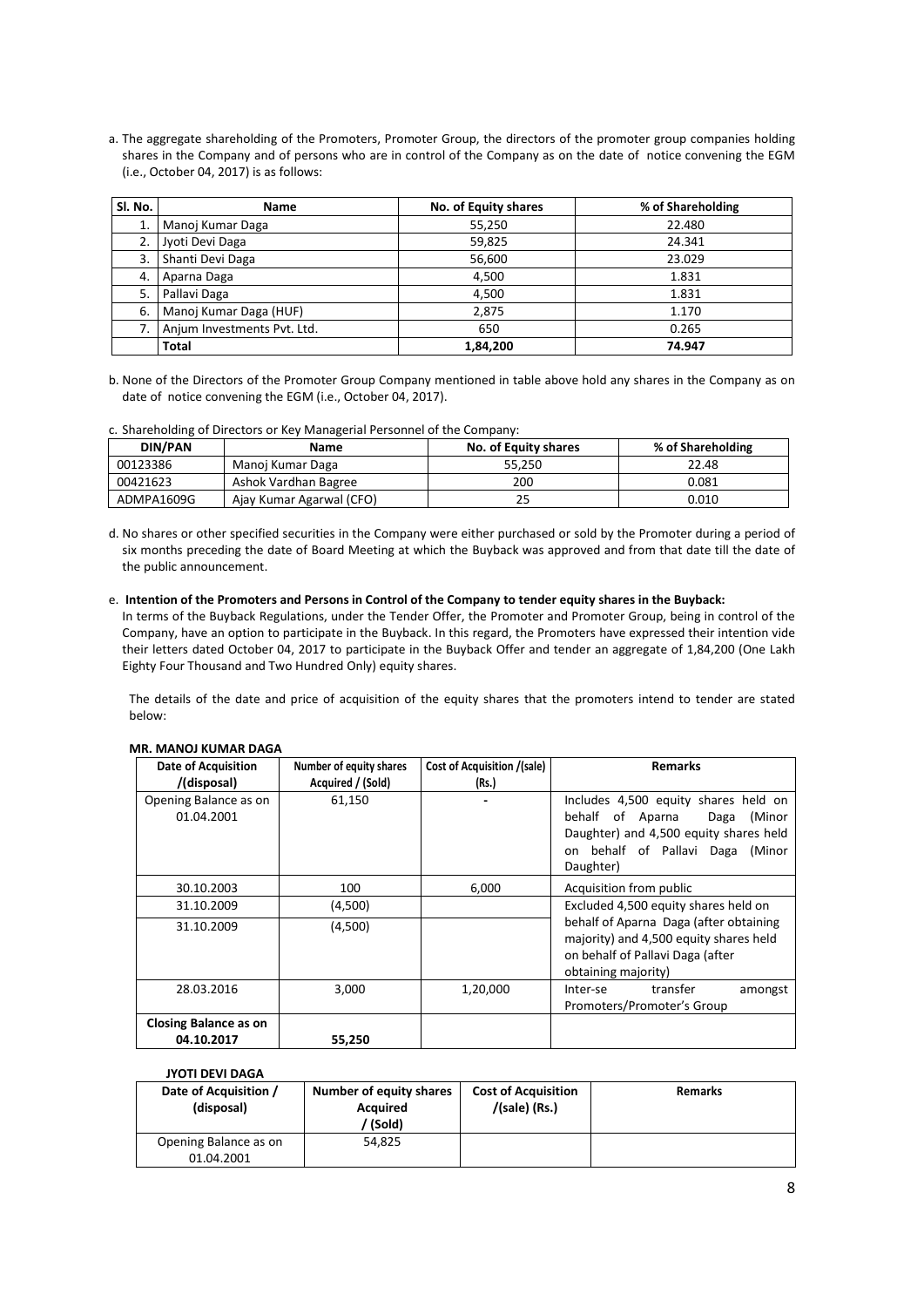| Date of Acquisition /<br>(disposal)        | <b>Number of equity shares</b><br>Acquired<br>(Sold) | <b>Cost of Acquisition</b><br>/(sale) (Rs.) | <b>Remarks</b>                                                |
|--------------------------------------------|------------------------------------------------------|---------------------------------------------|---------------------------------------------------------------|
| 28.03.2016                                 | 5,000                                                | 2,00,000                                    | transfer<br>amongst<br>Inter-se<br>Promoters/Promoter's Group |
| <b>Closing Balance as on</b><br>04.10.2017 | 59,825                                               |                                             |                                                               |

### **SHANTI DEVI DAGA**

| Date of Acquisition /<br>(disposal) | <b>Number of equity shares</b><br>Acquired / (Sold) | <b>Cost of Acquisition</b><br>/(Sale) (Rs.) | <b>Remarks</b>          |
|-------------------------------------|-----------------------------------------------------|---------------------------------------------|-------------------------|
| Opening Balance as on               |                                                     |                                             |                         |
| 01.04.2001                          | 56,500                                              |                                             |                         |
| 30.04.2002                          | 100                                                 | 16,500                                      | Acquisition from public |
| <b>Closing Balance as on</b>        |                                                     |                                             |                         |
| 04.10.2017                          | 56,600                                              |                                             |                         |

## **APARNA DAGA**

| Date of Acquisition /<br>(disposal)        | Number of equity shares<br>Acquired / (Sold) | <b>Cost of Acquisition /</b><br>(Sale) (Rs.) | <b>Remarks</b>                                                                      |
|--------------------------------------------|----------------------------------------------|----------------------------------------------|-------------------------------------------------------------------------------------|
| <b>Opening Balance as on</b><br>01.04.2001 | 0                                            |                                              |                                                                                     |
| 31.10.2009                                 | 4,500                                        |                                              | Shares transferred on obtaining<br>majority earlier held by<br>Mr. Manoj Kumar Daga |
| <b>Closing Balance as on</b><br>04.10.2017 | 4,500                                        |                                              |                                                                                     |

## **PALLAVI DAGA**

| Date of Acquisition /<br>(disposal)                        | <b>Number of equity</b><br>shares Acquired /<br>(Sold) | Cost<br>οt<br><b>Acquisition</b><br>$/(Sale)$ (Rs.) | <b>Remarks</b>                                                                               |
|------------------------------------------------------------|--------------------------------------------------------|-----------------------------------------------------|----------------------------------------------------------------------------------------------|
| <b>Opening</b><br><b>Balance</b><br>as<br>on<br>01.04.2001 | 0                                                      |                                                     |                                                                                              |
| 31.10.2009                                                 | 4,500                                                  |                                                     | Shares transferred on obtaining<br>earlier<br>held<br>majority<br>by<br>Mr. Manoj Kumar Daga |
| <b>Closing</b><br><b>Balance</b><br>as<br>on<br>04.10.2017 | 4,500                                                  |                                                     |                                                                                              |

# **MANOJ KUMAR DAGA (HUF)**

| Date of Acquisition /        | Number of equity shares | <b>Cost of Acquisition</b> | <b>Remarks</b> |
|------------------------------|-------------------------|----------------------------|----------------|
| (disposal)                   | Acquired / (Sold)       | $/(Sale)$ (Rs.)            |                |
| Opening Balance as on        | 2.875                   |                            |                |
| 01.04.2001                   |                         |                            |                |
| <b>Closing Balance as on</b> | 2.875                   |                            |                |
| 04.10.2017                   |                         |                            |                |

## **ANJUM INVESTMENTS PVT. LTD.**

| Date of Acquisition /<br>(disposal)        | <b>Number of equity shares</b><br>Acquired / (Sold) | <b>Cost of Acquisition</b><br>/(Sale) (Rs.) | <b>Remarks</b> |
|--------------------------------------------|-----------------------------------------------------|---------------------------------------------|----------------|
| Opening Balance as on                      | 1.500                                               |                                             |                |
| 01.04.2001                                 |                                                     |                                             |                |
| 02.03.2016                                 | (850)                                               | (34,000)                                    | Sale to Public |
| <b>Closing Balance as on</b><br>04.10.2017 | 650                                                 |                                             |                |

f. Assuming response to the Buyback is to the extent of 100% (full acceptance) from all the Eligible Shareholders up to their entitlement, the aggregate shareholding of the Promoter and Promoter Group Companies after the completion of the Buyback shall increase to 77.61% of the post-Buyback total paid-up equity share capital of the Company from 74.947% of the pre-Buyback total paid-up equity share capital of the Company, and the aggregate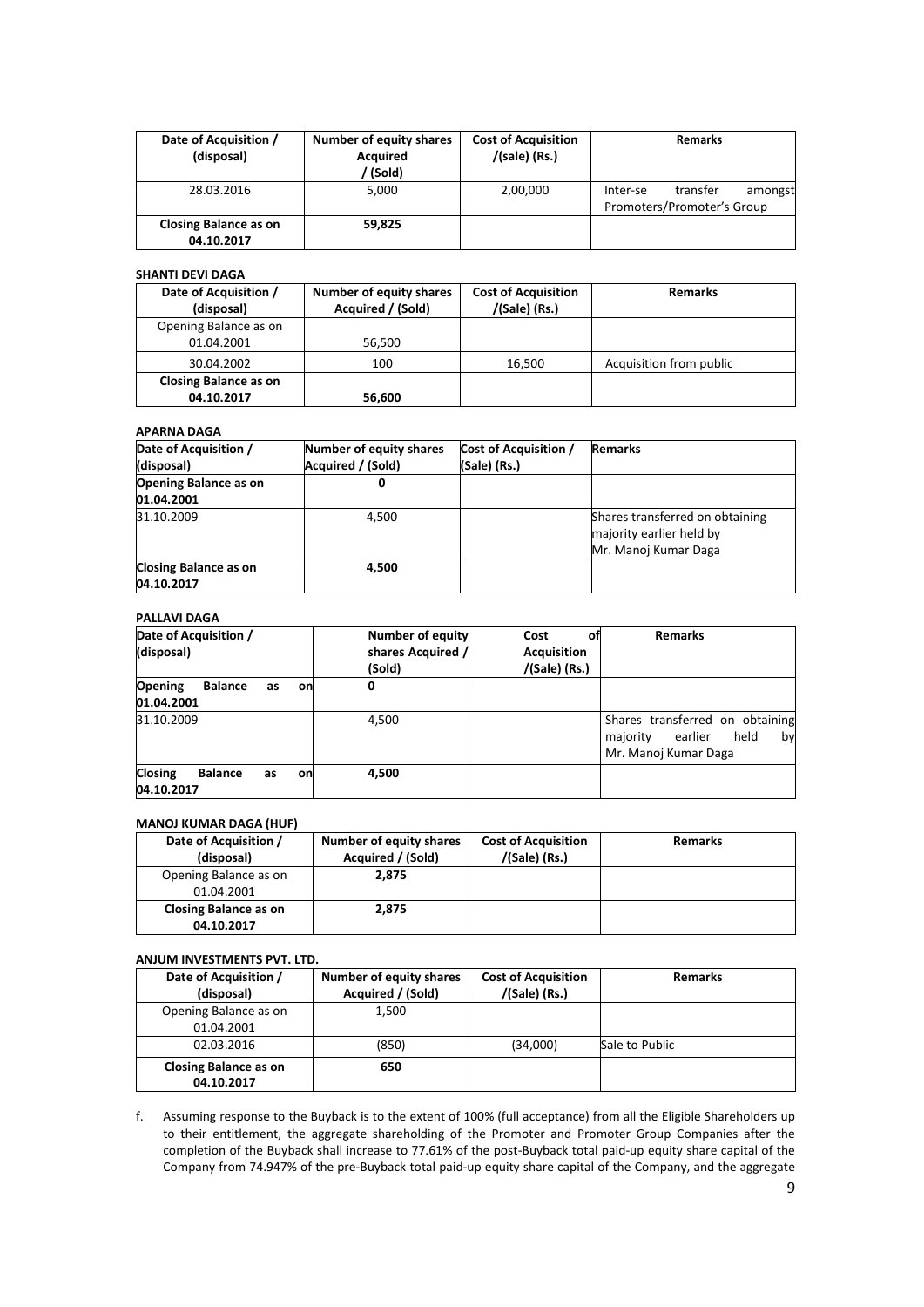shareholding of the public in the Company shall decrease to 22.39% of the post-Buyback total paid-up equity share capital of the Company from 25.053% of the pre-Buyback total paid-up equity share capital of the Company. In the event, after the completion of the Buy Back, the non-promoter shareholding of the Company fall below the minimum level required as per the LODR Regulations, the Company along with the Promoters' confirm to bring the public shareholding to twenty five per cent within a maximum period of twelve months from the date of completion of the Buy Back in the manner specified by SEBI from time to time.

## **7. AUTHORITY FOR THE BUYBACK**

The Buyback is in accordance with the provisions contained in the Article 61 of the Articles of Association of the Company, Section 68, 69,70 and all other applicable provisions, if any, of the Companies Act, 2013 (the "**Companies Act**"), the Companies (Share Capital and Debentures) Rules, 2014 (hereinafter referred to as the "**Share Capital Rules**") as amended and in compliance with the Securities and Exchange Board of India (Buy Back of Securities) Regulations, 1998 (the "**Buyback Regulations**") and such other approvals, permissions and exemptions as may be required, from time to time, from the Calcutta Stock Exchange Limited ("**CSE**") where the equity shares of the Company are listed and from any other statutory and /or regulatory authority, as may be required and which may be agreed to by the Board and/ or any committee thereof. The Buyback would be undertaken in accordance with Circular No. CIR/CFD/POLICYCELL/1/2015 dated April 13, 2015 read with Circular No. CFD/DCR2/CIR/P/2016/131 dated December 09, 2016 issued by the Securities and Exchange Board of India, which prescribes mechanism for acquisition of shares through Stock Exchange. For the purpose of this Buyback, BSE would be the designated Stock Exchange.

On October 04, 2017, the Board of Directors passed a resolution to Buyback Equity shares of the company and sought approval of its shareholders, as a Special Resolution, the results of which were declared on November 18, 2017, which is the date when the Special Resolution is deemed to have been passed by the Shareholders.

## **8. NECESSITY OF THE BUYBACK**

- 8.1 Share Buyback is the acquisition by a Company of its own shares. The objective is to return surplus cash to the shareholders holding equity shares of the Company. The Board at its meeting held on October 04, 2017, considered the amount in accumulated free reserves as well as the cash liquidity reflected in the audited accounts for the latest audited Annual Financial Statement for the financial year ending March 31, 2017 and considering these, the Board decided to allocate a sum of Rs. 3,00,00,000/- (Rupees Three Crores Only) (excluding Company's transaction cost such as brokerage, securities transaction tax, stamp duty and other taxes, etc) for distributing to the shareholders holding equity shares of the Company through the Buyback.
- 8.2 After considering several factors and benefits to the shareholders holding equity shares of the Company, the Board decided to recommend Buyback of not exceeding 60,000 (Sixty Thousand) equity shares (24.41% of the total number of shares in the paid-up equity capital of the Company) at a price of Rs. 500/- (Rupees Five Hundred only) per equity share for an aggregate consideration of Rs. 3,00,00,000 (Rupees Three Crores Only). Buyback is a more efficient form of distributing surplus cash to the shareholders holding equity shares of the Company, inter-alia, for the following reasons:
	- a. The Buyback will help the Company to distribute surplus cash to its shareholders holding equity shares broadly in proportion to their shareholding, thereby, enhancing the overall return to them;
	- b. The Buyback, which is being implemented through the Tender Offer route as prescribed under the Buyback Regulations, would involve allocation of 15% of the outlay to small shareholders. The Company believes that this reservation of 15% for small shareholders would benefit a large number of shareholders, who would get classified as "small shareholder";
	- c. The Buyback would help in improving return on equity, by reduction in the equity base;
	- d. The Buyback gives an option to the shareholders holding equity shares of the Company, who can choose to participate and get cash in lieu of equity shares to be accepted under the Buyback Offer or they may choose to not participate and enjoy a resultant increase in their percentage shareholding, post the Buyback Offer, without additional investment;
	- e. Optimizes the capital structure;
	- 8.3 The Buyback Offer price of Rs. 500/- (Rupees Five Hundred only) per equity share is in the shareholders of the Company.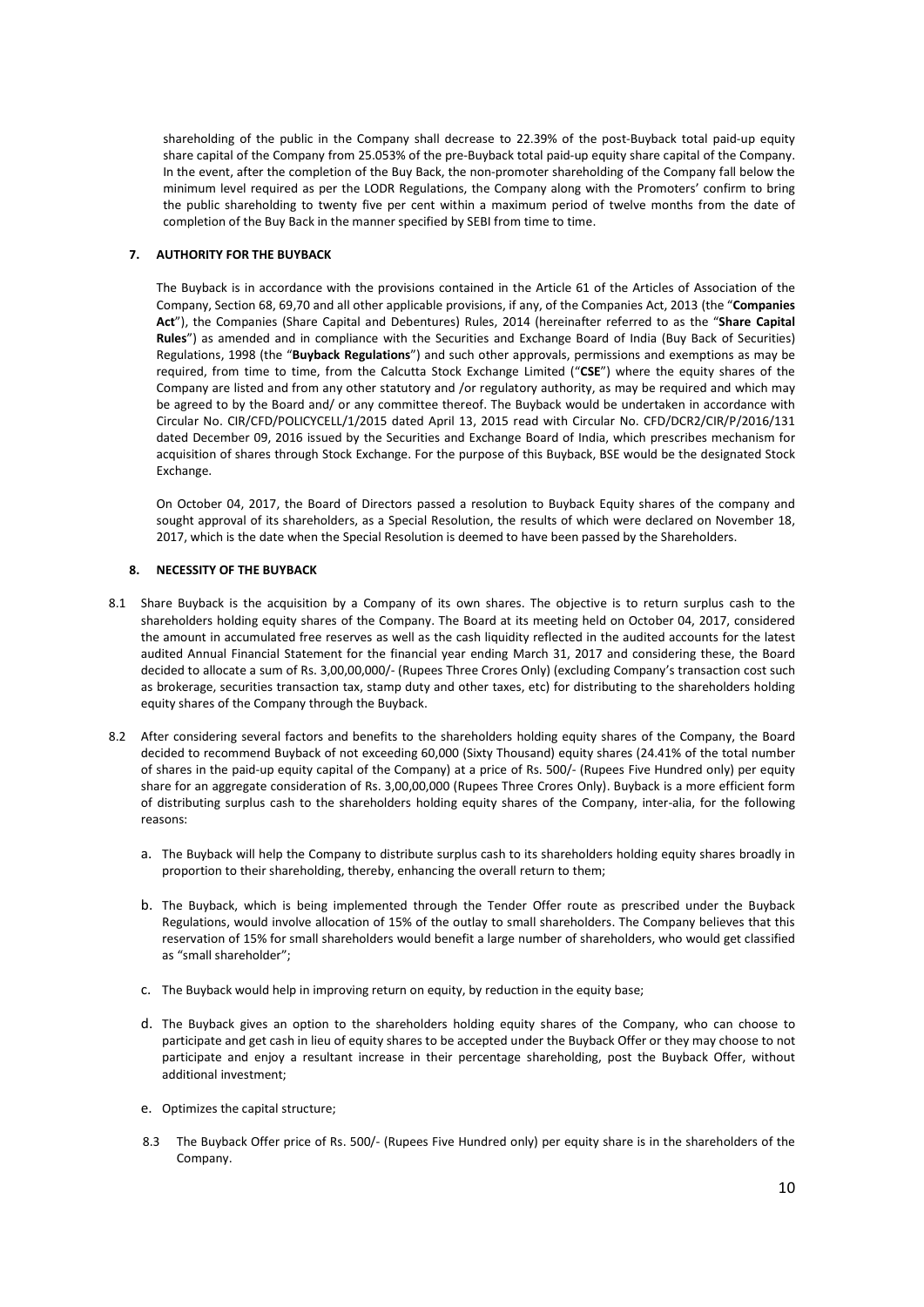### **9. MANAGEMENT DISCUSSION AND ANALYSIS OF THE LIKELY IMPACT OF THE BUYBACK ON THE COMPANY**

- 9.1 The Buyback is not likely to cause any material impact on the profitability/earnings of the Company except a reduction in the investment income which the Company could have otherwise earned on the amount distributed towards Buyback. Assuming there is full response to the buyback, the funds deployed by the Buyback would be Rs. 3,00,00,000 (Rupees Three Crores Only) (excluding Company's transaction cost such as brokerage, securities transaction tax, stamp duty and other taxes etc). This shall impact the investment Income earned by the Company on account of the reduced amount of funds available for investments.
- 9.2 The buyback will not in any manner impair the ability of the Company in meeting to pursue growth opportunities or meet its cash requirements for business operations.
- 9.3 The Promoter and Promoter Group of the Company have expressed their intention to participate in the proposed Buyback.
- 9.4 The Buyback of Equity shares of the Company will not result in a change in control or otherwise effect the existing management structure of the Company.
- 9.5 Assuming response to the Buyback is to the extent of 100% (full acceptance) from all the Equity Shareholders upto their entitlement, the aggregate shareholding of the Promoter Group/Persons in Control, post Buyback will increase from 74.947% (Pre- Buyback shareholding) to 77.61% (Post- Buyback shareholding) and the aggregate shareholding of the Public in the Company shall decrease from 25.053% (Pre Buyback shareholding) to 22.39% (Post Buyback shareholding).
- 9.6 Consequent to the Buyback and based on the number of Equity shares bought back from the Non- resident Shareholders, Indian Financial Institutions, Mutual Funds and the Public including other bodies corporate, their shareholding would undergo a change.
- 9.7 The debt-equity ratio post buyback will be compliant with the permissible limit of 2:1 prescribed by the Companies Act, even if the response to the buyback is to the extent of 100% (full acceptance).
- 9.8 The Promoters and Promoter Group of the Company shall not deal in the Equity Shares of the Company on Stock Exchanges or off market, including by way of inter-se transfer(s) of Equity Shares among the Promoters and Promoter Group during the period from the date of Shareholders resolution approving the Buyback till the closing of the Offer.
- 9.9 The Company shall not issue any equity shares or other securities (including by way of Bonus) till the date of closure of buyback.
- 9.10 The Company shall not raise further capital for a period of one year from the closure of Buyback except in discharge of subsisting obligations.
- 9.11 Salient Financial Parameters consequent to the Buyback based on the latest audited results as on March 31, 2017 are as under:

| <b>Parameters</b>                                            | Pre-Buyback | Post-Buyback |
|--------------------------------------------------------------|-------------|--------------|
| Net worth <sup>^</sup> (Rs in lacs)                          | 1357.72     | 1057.72      |
| Return on Net worth <sup>^</sup> (%)                         | 1.74        | 2.24         |
| Earnings Per Equity Share (net of tax) (basic & Diluted) Rs. | 9.63        | 12.74        |
| Book value per share (Rs)^                                   | 552.37      | 569.36       |
| <b>Total Debt/Equity Ratio</b>                               | 0.288       | 0.3699       |

**Notes:** 

*Total debt/equity ratio is calculated as total debt divided by net worth*

<sup>^</sup>*Pre and post Buy Back calculations are based on the financial numbers as on March 31, 2017. The post Buyback numbers are calculated by reducing the net worth by the proposed Buyback amount (assuming full acceptance) without factoring in any impact on the statement of profit & loss. Net worth used excludes revaluation reserves*.

*Return on net worth is computed as profit after tax for the relevant year divided by closing net worth as at March 31, 2017. Earnings per share is calculated as profit after tax for the relevant year divided by total number of shares pre Buyback and total number of shares post Buyback.* 

*Book value per Share is calculated as pre Buyback net worth divided by total number of shares pre Buyback and post Buyback net worth divided by total number of shares post Buyback.*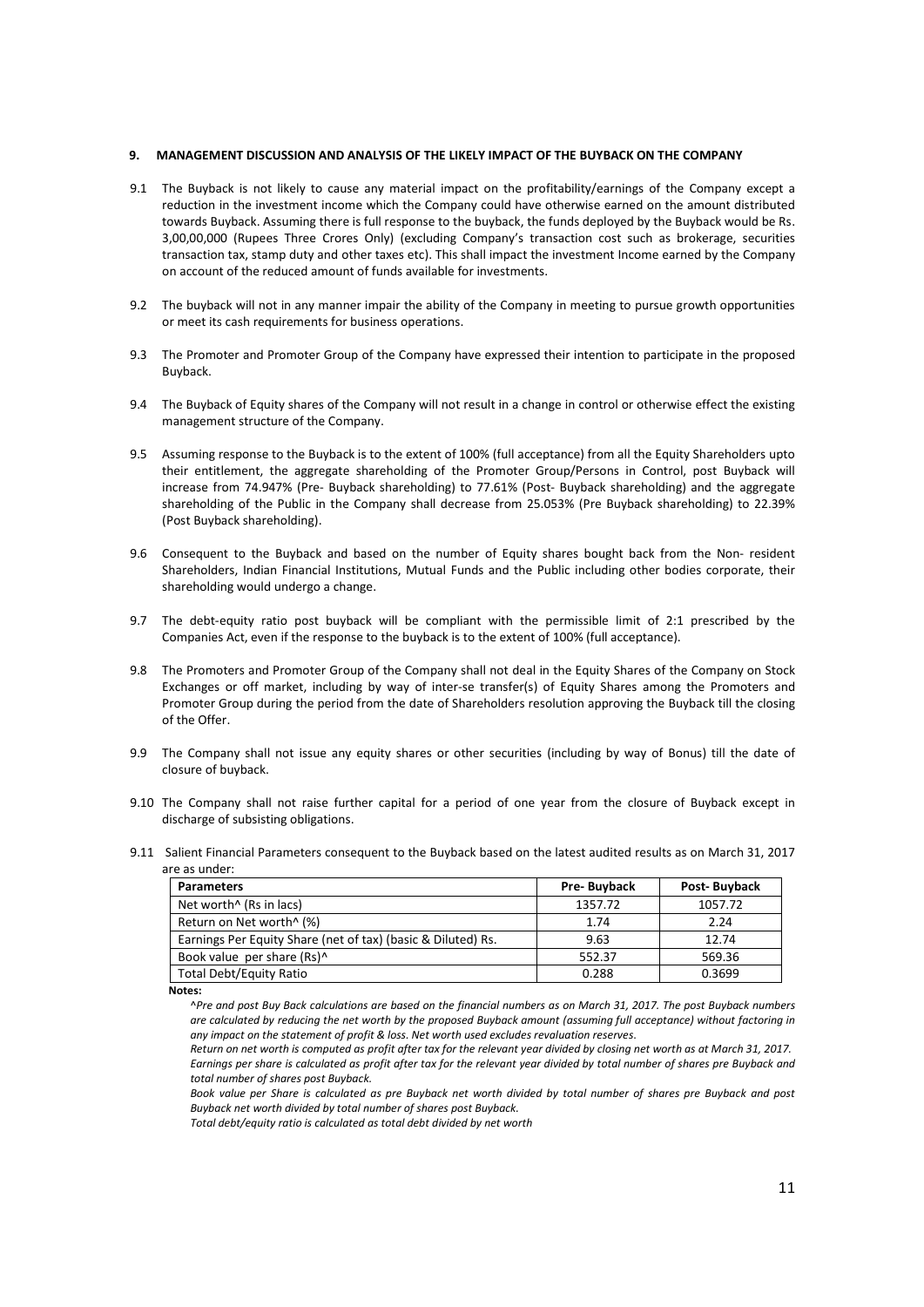#### **10. BASIS OF CALCULATING THE BUYBACK PRICE**

- 10.1 **Trends in the market price of the equity shares of the Company**: Since there is no trading in the equity shares of the Company for the last many years at Calcutta Stock Exchange ('**CSE**'), i.e., the only exchange where the equity shares of the Company are listed, the same is not applicable to us.
- 10.2 **The closing market price of the equity shares as on the date of intimation of the date of the Board meeting for considering the Buyback to the Stock exchanges**: There has been no trading in the equity shares on the Company as on the date of intimation of the date of the Board meeting for considering the Buyback to the CSE, the same is not applicable to us. Hence, the basis of calculating Offer price is as under;
- **Book Value**: The Book value per share of the Company as on 31.03.2017 (pre buyback) is Rs. 552.37.
- **EPS**: the EPS of the Company as on 31.03.2017 (per buyback) is Rs. 9.63 per share.
- **Return on net worth**: The pre buyback Return on Net Worth based on profit after tax for the year ended 31.03.2017 and net worth as on 31.03.2017 arrives at 1.74%.

As there has not been any trading in the equity shares of the Company since many years, the minimum justified price for the buyback was arrived in the manner specified in other relevant SEBI regulations and more specifically SEBI (SAST) Regulations 2011 as under:

- a) Book Value Per share : Rs. 552.37
- b) Price Earning Capacity Value Method: Rs. 105.18 (calculated after taking average of the EPS of the last three financial year ended 31.03.2017, 31.03.2016 and 31.03.2015 which arrives at Rs. 15.78 and further applying a capitalisation factor of 15%, the value arrives at Rs. 105.18)
- c) Final Value arrived as Average of the aforesaid value which arrives at Rs. 328.78 per share.
- 10.3 The Buyback price of Rs. 500/- per share offers a premium of 52.08% on the price so arrived.
- 10.4 The Earnings per share of the Company Pre- Buyback as on March 31, 2017 is Rs. 9.63 which will increase to Rs. 12.74 post buyback assuming full acceptance of the Buyback.
- 10.5 The Return of net worth of the Company Pre- Buyback as on March 31, 2017 is 1.74% which will increase to 2.24% post buyback, assuming full acceptance.

# **11. SOURCES OF FUNDS FOR THE BUYBACK**

- 11.1 Assuming full acceptances, the funds that will be employed by the Company for the purpose of Buyback of 60,000 equity shares at a price of Rs. 500/- per equity share would be Rs. 3,00,00,000/- (Rupees Three Crores Only) (excluding Company's transaction cost such as brokerage, securities transaction tax, stamp duty and other taxes etc).
- 11.2 The Company proposes to fund the buyback out of internal resources available with the Company i.e., cash and bank balances, marketable securities and calling of short term loans and advances given by the Company The Company does not intend to raise additional debt for the explicit purposes of the Buyback. Accordingly, borrowed funds will not be used for the Buyback. However, if required, the Company may borrow funds in the ordinary course of its business.

### **12. DETAILS OF THE ESCROW ACCOUNT AND THE AMOUNT TO BE DEPOSITED THEREIN**

- 12.1 In accordance with the Regulation 10 of the Buyback Regulations, an Escrow agreement has been entered into between the Company, VC corporate Advisors Private Limited and HDFC Bank Limited (**"Escrow agent"**) having its branch at Central Plaza, 2/6 Sarat Bose Road, Kolkata- 700 020.
- 12.2 In accordance with the Escrow Agreement, the Company has opened an Escrow Account in the name and style "**TTCL- Buyback Offer Escrow Account**" bearing Account No: 57500000111204 with HDFC Bank Limited ("Escrow Agent") having its branch at Central Plaza, 2/6 Sarat Bose Road, Kolkata- 700 020. In accordance with Regulation 10 of the Buyback Regulations, the Company has deposited in cash an amount of Rs. 3,00,00,000 (Rupees Three Crores) in the Escrow Account. In accordance with the Buyback Regulations, the Managers to the Buyback will be empowered to operate the Escrow Account.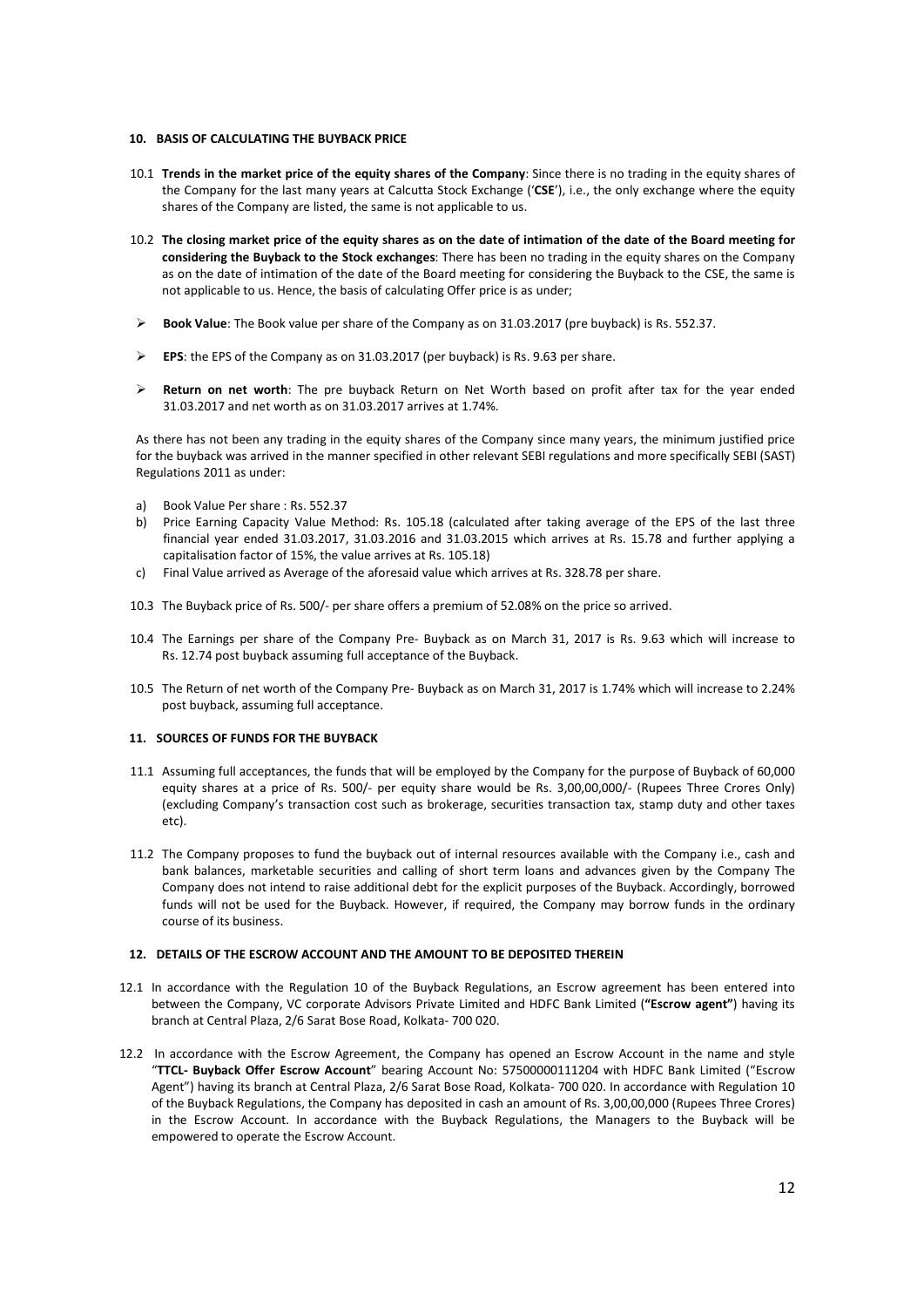- 12.3 M/s. Navin Nayar & Co, Chartered Accountants (Firm Registration No. 317117E) located at 230A, A.J.C Bose Road, Chitrakoot Building, 7th Floor, Room No.: 75, Kolkata- 700 020, Tel No. 033-22871327, Email – navinayar.nnco@yahoo.com signing through their Partner Mr. Navin Nayar (Membership Number: 053267) have certified, vide their certificate dated November 18, 2017, that the Company has adequate funds for the purposes of buyback of 60,000 Equity Shares at Rs. 500/- (Rupees Five Hundred only) per equity share.
- 12.4 The Manager to the Buyback Offer has satisfied itself in regard to the ability of the Company to Implement the Buyback Offer in accordance with the Buyback Regulations.

### **13. CAPITAL STRUCTURE AND SHAREHOLDING PATTERN**

13.1 The capital Structure of the Company as on the date of the Public announcement is as follows:

| <b>Particulars</b>                          |  |           |             | No. of Shares | <b>Amount (Rs. Lacs)</b> |  |
|---------------------------------------------|--|-----------|-------------|---------------|--------------------------|--|
| Authorized Equity Share Capital             |  | 10.00.000 | 1,00,00,000 |               |                          |  |
| Subscribed and Paid-up<br>Issued.<br>Eauity |  | 2,45,775  | 24.57.750   |               |                          |  |
| Shares                                      |  |           |             |               |                          |  |

13.2 The Company has not bought back any equity shares under any buyback programme, during the 1 year preceding the date of the Public Announcement.

13.3 As on the date of the Public Announcement there are no outstanding preference shares, partly paid-up equity shares or outstanding convertible instruments or calls in arrears.

13.4 The shareholding pattern of the Company pre- buyback, taken on Record Date i.e., December 08, 2017, as well as Post Buyback shareholding pattern, is as shown below:

|                                            | Pre-Buyback         |                  | Post Buyback  |                       |
|--------------------------------------------|---------------------|------------------|---------------|-----------------------|
| <b>Particulars</b>                         | оf<br>No.<br>equity | % of<br>existing | No. of equity | %<br>οf<br>Post-      |
|                                            | shares              | share<br>equity  | shares        | <b>Buyback equity</b> |
|                                            |                     | capital          |               | share capital         |
| Promoters and persons acting in            | 1,84,200            | 74.95            | 1,44,184      | 77.61                 |
| $"$ the<br>(Collectively<br>Concert        |                     |                  |               |                       |
| Promoters")                                |                     |                  |               |                       |
| Foreign Investors                          | Nil                 | Nil.             | Nil           | Nil.                  |
| (Including Non Resident Indians,           |                     |                  |               |                       |
| Fils and Foreign Mutual Funds)             |                     |                  |               |                       |
| Institutions/Banks<br>&<br>Financial       | Nil                 | Nil              | Nil           | Nil                   |
| Funds<br>promoted<br>Mutual<br>by          |                     |                  |               |                       |
| Banks/Institutions                         |                     |                  |               |                       |
| Others (Public,<br>Public<br><b>Bodies</b> | 61,575              | 25.05            | 41,591        | 22.39                 |
| Corporate etc.)                            |                     |                  |               |                       |
| Total                                      | 2,45,775            | 100.00%          | 1,85,775      | 100.00%               |

13.5 Assuming 100% response to the Buyback Offer, the Issued, Subscribed and Paid-up Equity Share Capital of the Company after the completion of the Buyback Offer is as follows:

| Particulars                                 | No. of shares | Amount(Rs.) |
|---------------------------------------------|---------------|-------------|
| Issued, Subscribed and paid up equity share | 1,85,775      | 18,57,750   |
| Capital                                     |               |             |

13.6 Assuming response to the Buyback is 100% (full acceptance) from all the equity shareholders upto their entitlement, the aggregate shareholding of the Promoter Group/ Persons in control Post Buyback, will increase to 77.61 of the Post Buyback equity share capital of the Company. In the event, after the completion of the Buy Back, the non-promoter shareholding of the Company fall below the minimum level required as per the LODR Regulations, the Company along with the Promoters' confirm to bring the public shareholding to twenty five per cent within a maximum period of twelve months from the date of completion of the Buy Back in the manner specified by SEBI from time to time.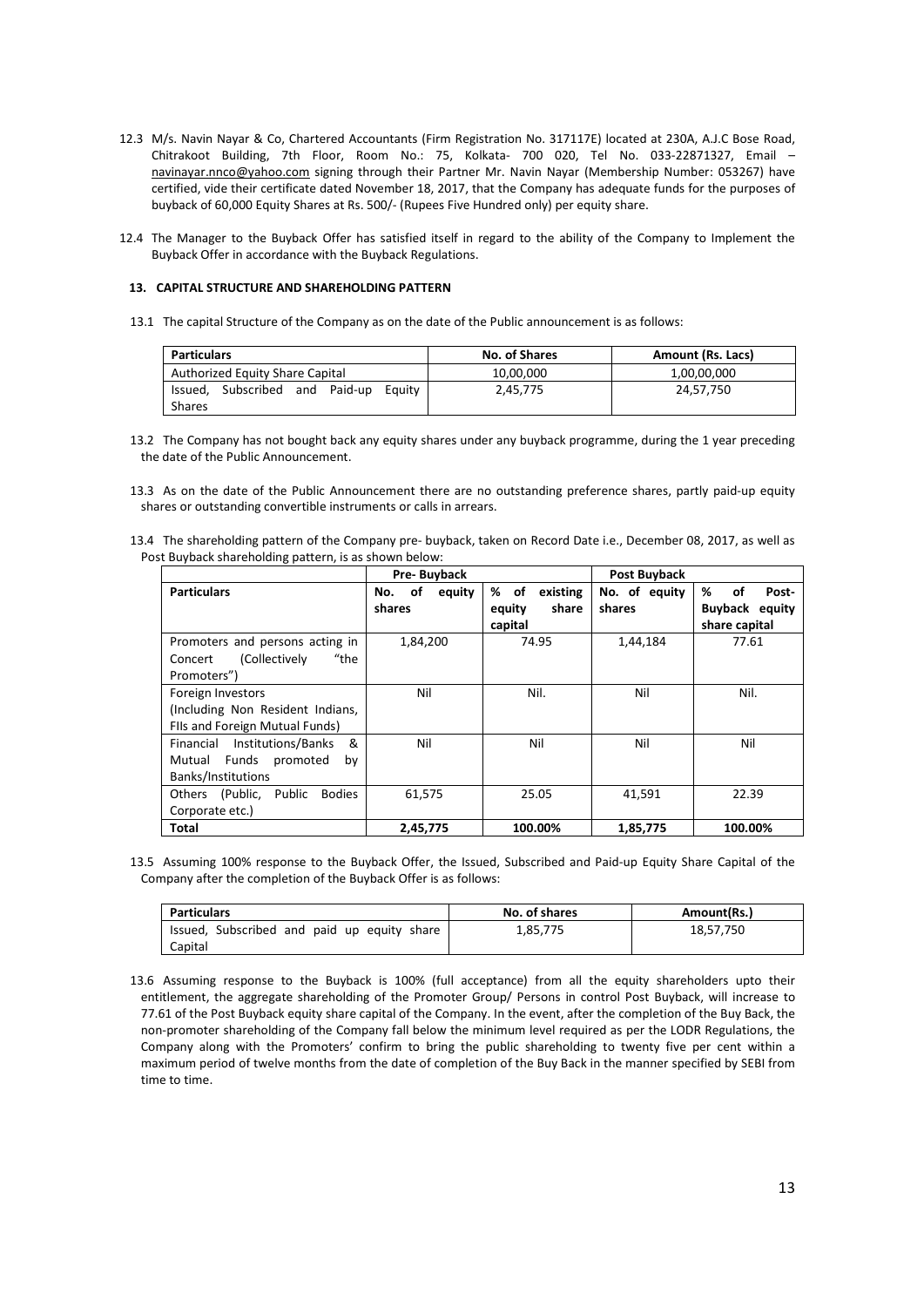#### **14. BRIEF INFORMATION ABOUT THE COMPANY**

- 14.1 Tongani Tea Company Limited was originally incorporated as Tilkah Tea Co. Ltd. on February 04, 1893, under the Companies Act, 1882. The name of the Company was changed to Derby Tea & Industries Limited through a resolution passed in terms of Section 21 alongwith the approval of Central Government as per the Companies Act, 1956 and a fresh Certificate of Incorporation to this effect was issued on January 25, 1961 under the Registrar of Companies, West Bengal. The name of the Company was subsequently changed to Tongani Tea Company Ltd after passing of necessary resolution in terms of Section 21 alongwith the approval of Central Government as per the Companies Act, 1956 and fresh Certificate of Incorporation to this effect was issued on March 20, 2001. The registered office of the Company is situated at 15-B, Hemanta Basu Sarani, 3rd Floor, Kolkata- 700 001.
- 14.2 The Company has a tea estate namely Tongani Tea Estate and is engaged in the business of growing, processing and marketing of tea. The Product range includes quality CTC, Orthodox, White Tea and Green Tea.
- 14.3 As per audited financial statements for the financial years ended March 31, 2017, 2016 and 2015, the Company recorded total income of Rs. 753.93 lakhs, Rs. 786.04 lakhs and Rs. 806.20 lakhs respectively, and Profit after Tax of Rs. 23.66 lakhs, Rs. 62.60 lakhs and Rs. 30.06 lakhs respectively
- 14.4 The equity shares of the Company were listed on the Calcutta Stock Exchange on December 31, 1969.

| the<br>Board<br>Date<br>οf | No.<br>оf<br>eauity | <b>Nature of Transaction</b> |               | Cumulative equity share capital |  |  |
|----------------------------|---------------------|------------------------------|---------------|---------------------------------|--|--|
| authorizing<br>resolution  | shares issued       |                              | No. of equity | <b>Nominal</b><br>Value         |  |  |
| allotment                  |                     |                              | shares        | Amt.(Rs)                        |  |  |
| Opening Balance as on      | 245775              | Issue of equity shares       | 245775        | 24,57,750                       |  |  |
| 01.04.2001                 |                     |                              |               |                                 |  |  |
| Closing Balance as on      | 2.45.775            |                              | 2,45,775      | 24,57,750                       |  |  |
| 04.10.2017                 |                     |                              |               |                                 |  |  |

14.5 Details of the changes in share capital of the company since 01.04.2001:

14.6 Details of the Board of Directors as on the date of PA:

| Sl. No. | Qualification,<br>Name,                                                                                                                                                         | Date of Appointment/ | Designation                   | <b>Other Directorships</b>                                                                                                                                                           |
|---------|---------------------------------------------------------------------------------------------------------------------------------------------------------------------------------|----------------------|-------------------------------|--------------------------------------------------------------------------------------------------------------------------------------------------------------------------------------|
|         | <b>Occupation, Age and DIN</b>                                                                                                                                                  | re-appointment       |                               |                                                                                                                                                                                      |
| 1.      | Name: Manoj Kumar Daga<br><b>Qualification:</b><br>B.Com,<br>(Hons)<br><b>Occupation: Industrialist</b><br>Age: 54 years<br>DIN: 00123386                                       | 31.07.1998           | Executive<br>Non-<br>Director | - Noben Tea & Exports<br>Ltd<br>- Joonktollee Tea &<br>Industries Ltd.,<br>- Daga & Company Pvt.<br>Ltd.,<br>- Cowcoody Builders Pvt.<br>Ltd.,<br>- Keshava Plantations<br>Pvt. Ltd. |
| 2.      | Ashok<br>Vardhan<br>Name:<br><b>Bagree</b><br>B.Com,<br><b>Qualification:</b><br>(Hons)<br><b>Occupation: Business</b><br>Age: 51 years<br>DIN: 00421623                        | 31.10.2009           | Independent<br>Director       | - Deshapriya Estates Ltd.<br>- ORI Finance Ltd.,<br>- Duroplas India Pvt. Ltd.<br>- ORI Resorts Pvt. Ltd.                                                                            |
| 3.      | Name:<br>Ravindra<br>Kumar<br>Murarka<br>Qualification: Bachelor of<br>Commerce with Honours in<br>Accountancy<br><b>Occupation: Business</b><br>Age: 62 years<br>DIN: 00823611 | 21.03.2011           | Independent<br>Director       | Century Oils Limited                                                                                                                                                                 |
| 4.      | Sumana<br>Name:<br>Mrs.<br>Raychaudhuri<br>Qualification: Ph.D, LLM,                                                                                                            | 13.10.2016           | Executive<br>Non-<br>Director | - Camco Multi Metal Ltd.<br>Aluminium<br>- Century<br>Mfg. Co. Ltd.                                                                                                                  |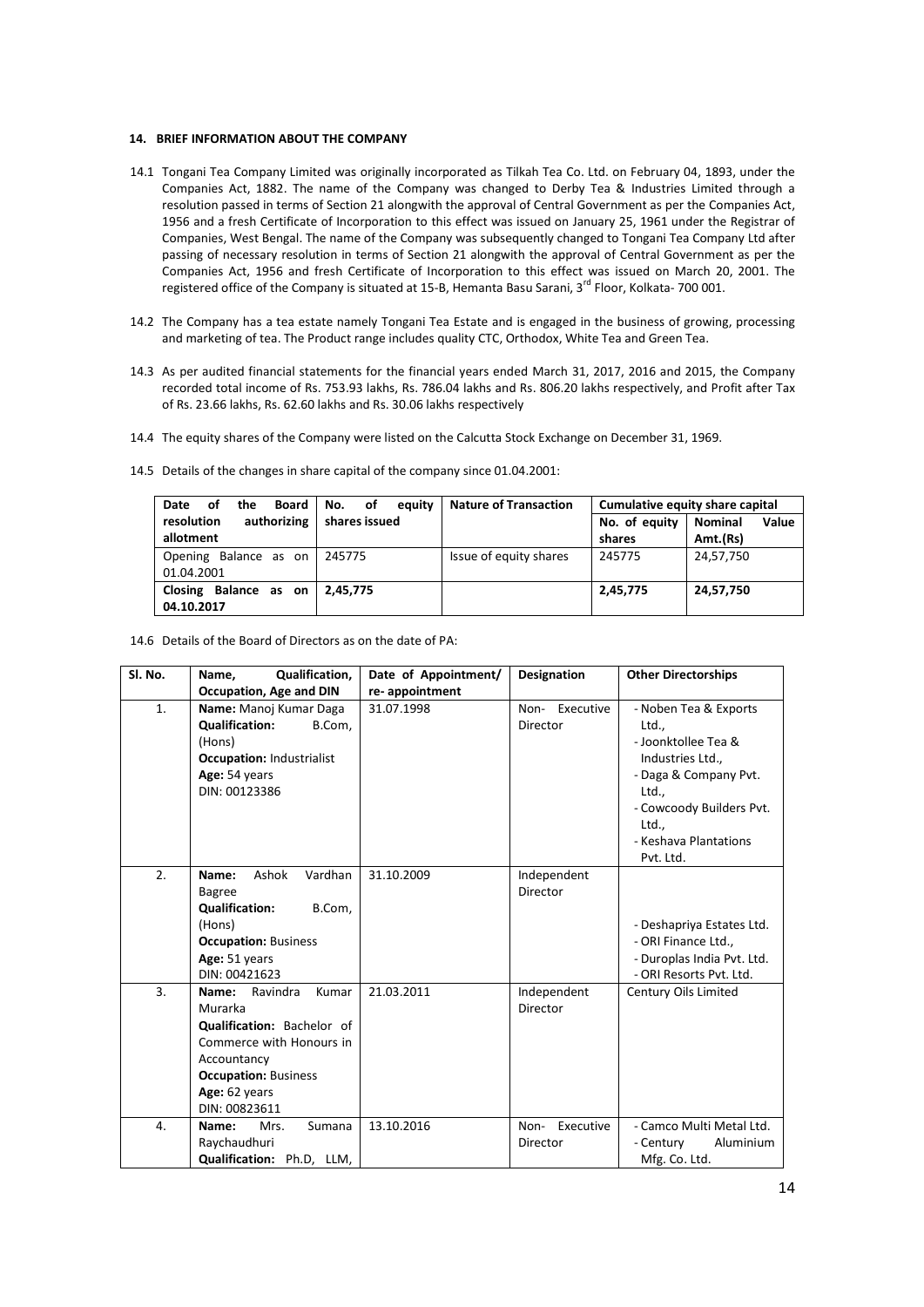| Sl. No. | Qualification,<br>Name.<br>Occupation, Age and DIN | Date of Appointment/<br>re-appointment | Designation | <b>Other Directorships</b> |
|---------|----------------------------------------------------|----------------------------------------|-------------|----------------------------|
|         | LLB, ACS, B.Sc<br><b>Occupation: Service</b>       |                                        |             | - Vintage Securities Ltd.  |
|         | Age: 43 years<br>DIN: 07308451                     |                                        |             |                            |

14.7 The details of Changes in the Board of Directors in the last 3 years are as under:

| Sr.            | <b>Name</b>              | Appointment/Cessation/ | <b>Effective</b> | <b>Reasons</b>                          |
|----------------|--------------------------|------------------------|------------------|-----------------------------------------|
| No.            |                          | Re-appointment/Change  | date             |                                         |
|                |                          | in Designation         |                  |                                         |
| $\mathbf{1}$   | Mr. Ashok Vardhan Bagree | 31.10.2009             | 01.08.2014       | in<br>Designation<br>Change<br>from     |
|                |                          |                        |                  | director<br>casual<br>appointed<br>in   |
|                |                          |                        |                  | vacancy to regular director             |
| $\overline{2}$ | Mr. Ravindra Kumar       | 21.03.2011             | 01.08.2014       | from<br>Change<br>in<br>Designation     |
|                | Murarka                  |                        |                  | additional<br>director<br>regular<br>to |
|                |                          |                        |                  | director                                |
| 3              | Ms. Esha Chakraborty     | 13.10.2016             | 13.10.2016       | Resigned                                |
| 4              | Mrs. Sumana Raychaudhuri | 13.10.2016             | 13.10.2016       | additional<br>Appointed<br>Non<br>as    |
|                |                          |                        |                  | <b>Executive Director</b>               |
| 5              | Mrs. Sumana Raychaudhuri | 26.08.2017             | 26.08.2017       | from<br>Designation<br>Change<br>in.    |
|                |                          |                        |                  | additional<br>director<br>regular<br>to |
|                |                          |                        |                  | director                                |

14.8 The Buyback will not result in any benefit to any Director or Promoter of the Company except to the extent of their intention to participate in the Buyback and the change in their shareholding as per the response received in the Buyback, as a result of the extinguishment of Shares which will lead to a reduction in the Share capital after the completion of the Buyback.

## **15. FINANCIAL INFORMATION ABOUT THE COMPANY**

15.1 The salient Financial Information of the Company is extracted from the Audited results are given below:

|                                               |                              |                    |                    | (Amount Rs. In lakhs) |
|-----------------------------------------------|------------------------------|--------------------|--------------------|-----------------------|
| <b>Key Financials</b>                         | For the Quarter              | Year ended 31      | Year ended 31      | Year ended 31         |
|                                               | Ended 30 <sup>th</sup> June, | <b>March, 2017</b> | <b>March, 2016</b> | <b>March, 2015</b>    |
|                                               | 2017                         | (Audited           | (Audited           | (Audited              |
|                                               | (Un-Audited                  | figures)           | figures)           | figures)              |
|                                               | Figures)                     |                    |                    |                       |
| Revenue from operations                       | 228.76                       | 698.96             | 773.63             | 796.71                |
| Other income                                  | 2.63                         | 54.97              | 12.41              | 9.49                  |
| <b>Total Revenue</b>                          | 231.39                       | 753.93             | 786.04             | 806.20                |
| <b>Materials and Stores</b>                   |                              |                    |                    |                       |
| (Increase) /Decrease in Inventories           | (20.64)                      | (25.90)            | (3.40)             | 1.31                  |
| <b>Employees Benefits expense</b>             | 97.78                        | 387.01             | 343.82             | 306.08                |
| <b>Finance Cost</b>                           | 8.08                         | 35.11              | 31.10              | 34.36                 |
| Depreciation and Amortization                 | 6.27                         | 25.60              | 18.09              | 22.22                 |
| Other expenses                                | 81.50                        | 302.74             | 344.96             | 391.03                |
| <b>Total Expenditure</b>                      | 172.99                       | 724.56             | 734.57             | 755.00                |
| P/L before tax                                | 58.40                        | 29.37              | 51.47              | 51.20                 |
| <b>Tax Expenses</b>                           |                              |                    |                    |                       |
| <b>Current Tax</b>                            | $\overline{\phantom{m}}$     | 5.98               | 11.08              | 10.96                 |
| MAT Credit                                    | $\overline{a}$               | (1.31)             | (3.86)             | (3.62)                |
| Deferred Tax                                  | $\overline{\phantom{a}}$     | 0.99               | (18.35)            | 2.30                  |
| Tax for earlier years                         |                              | 0.05               |                    | 11.50                 |
| P/L after tax                                 | 58.40                        | 23.66              | 62.60              | 30.06                 |
| Paid up equity share capital                  | 24.58                        | 24.58              | 24.58              | 24.58                 |
| Reserves & surplus (excluding Capital Reserve | 1,391.54                     | 1,333.14           | 1,322.76           | 1,284.03              |
| and Debenture Redemption Reserve)             |                              |                    |                    |                       |
| Net worth                                     | 1,416.12                     | 1,357.72           | 1,347.34           | 1,308.61              |
| Total Debt <sup>5</sup>                       | 353.48                       | 391.21             | 372.98             | 304.33                |
|                                               |                              |                    |                    |                       |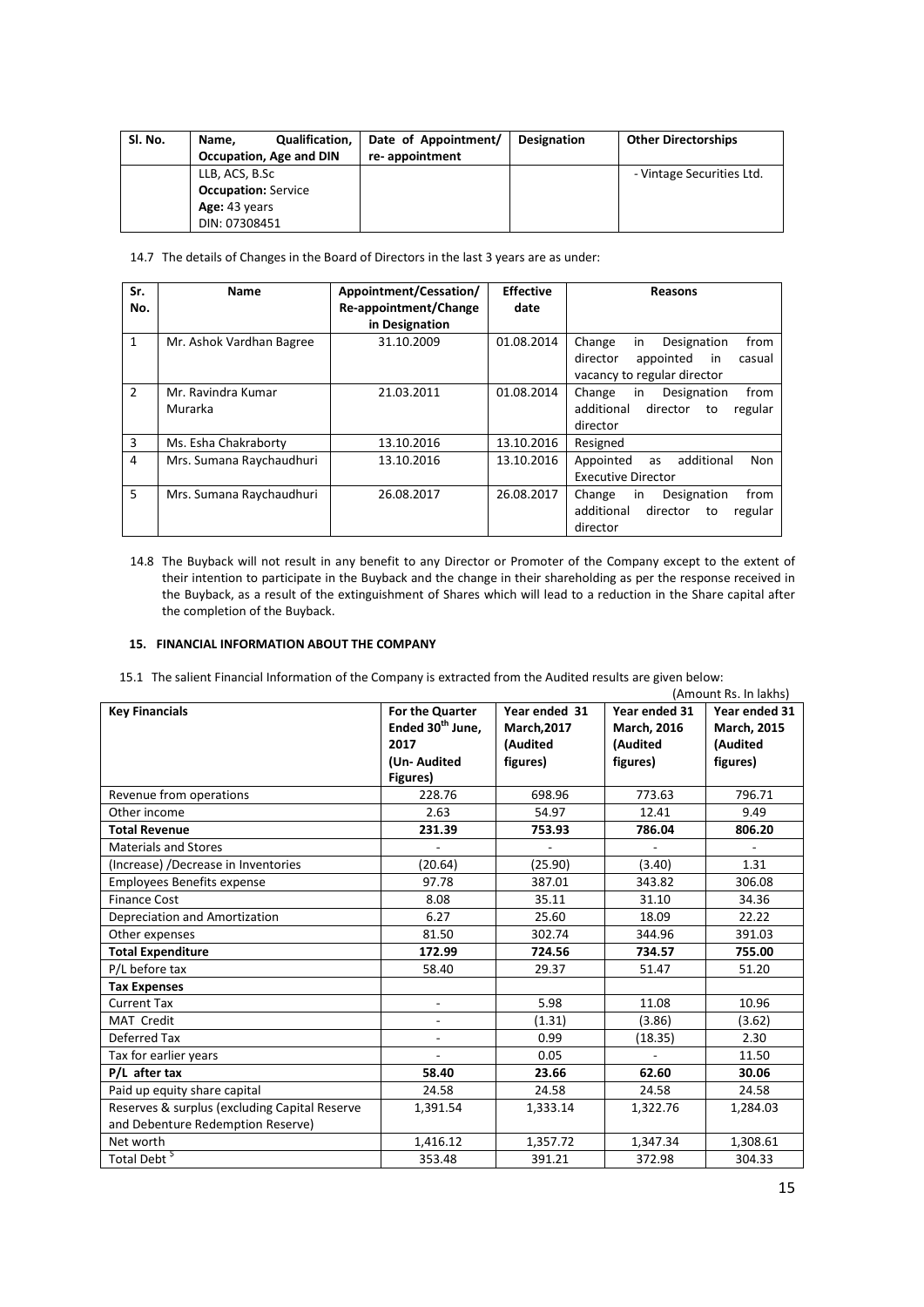#### Financial Ratios on Standalone Basis are as under:

| <b>Key Ratios</b>            | For the Quarter<br>Ended 30 <sup>th</sup> June,<br>2017 | Year ended 31<br><b>March, 2017</b> | Year ended 31<br><b>March, 2016</b> | Year ended<br>31 March,<br>2015 |
|------------------------------|---------------------------------------------------------|-------------------------------------|-------------------------------------|---------------------------------|
| Basic Earnings per shares    | 23.76                                                   | 9.63                                | 25.47                               | 12.23                           |
| Book value per equity shares | 576.13                                                  | 552.37                              | 548.15                              | 532.39                          |
| Return on Net worth (%)      | 4.30                                                    | 1.74                                | 4.65                                | 2.30                            |
| Debt/ Equity Ratio           | 0.25                                                    | 0.29                                | 0.28                                | 0.23                            |

| \$Total Debt                                     | For the Quarter<br>Ended 30 <sup>th</sup> June,<br>2017 | Year ended 31<br><b>March, 2017</b> | Year ended 31<br><b>March, 2016</b> | Year ended<br>31 March,<br>2015 |
|--------------------------------------------------|---------------------------------------------------------|-------------------------------------|-------------------------------------|---------------------------------|
| Long Term Borrowing                              | 19.40                                                   | 19.40                               | 46.74                               | 52.29                           |
| Short Term Borrowing                             | 334.08                                                  | 371.81                              | 320.79                              | 245.76                          |
| <b>Current Maturities of long Term Borrowing</b> |                                                         |                                     | 5.45                                | 6.28                            |
| Total                                            | 353.48                                                  | 391.21                              | 372.98                              | 304.33                          |

15.2 The Company will comply with SEBI (Substantial Acquisition of Shares and Takeovers) Regulations, 2011, wherever and if applicable. The Company hereby declares that it has complied with Section 68(2)(c), 68(2)(d), 70(1) and 70(2) of the Companies Act, 2013.

#### **16 STOCK MARKET DATA**

- 16.1 The equity shares of the Company are listed at the Calcutta Stock Exchange Limited ("CSE") only. There has been no trading in the equity shares of the Company on the CSE for more than last 4-5 years. Hence the information regarding high, low and average market prices for the last three years and the monthly high, low and average market prices for the six months preceding the date of public Announcement and their corresponding volumes on stock exchange is not available.
- 16.2 The Board of Directors of the company at its meeting held on 04.10.2017 alongwith the approval by the Shareholders of the Company passed by Special Resolution approved the proposal for the Buyback. The equity shares were not traded on CSE on 03.10.2017 i.e., working day prior to the date of meeting of the Board of Directors approving the buyback.
- 16.3 The equity shares were not traded on the CSE on 17.11.2017 i.e., working day previous to the date of resolution passed by the shareholders at their meeting held on 18.11.2017 approving the Buyback.

### **17 DETAILS OF THE STATUTORY APPROVALS**

- 17.1 The Buyback offer is subject to approval, if any required, under the provisions of Companies Act, FEMA, Buyback Regulations, approvals from stock exchanges and/or such other rules and regulations for the time being in force.
- 17.2 Non- Resident Shareholders (excluding OCBs) permitted under general permissions under the consolidated Foreign Direct Investment Policy issued by the Government of India read with applicable FEMA Regulations, are not required to obtain approvals from RBI.
- 17.3 As of date, there is no other statutory or regulatory approval required to implement the Buyback offer other than the mentioned above. If any statutory or Regulatory approval becomes applicable subsequently, the Buyback offer will be subject to such statutory or regulatory approval(s). In the event of any delay in the receipt of statutory or regulatory approval, the changes in the time table of the Buyback offer, if any, shall be intimated to CSE.

## **18 DETAILS OF THE REGISTRAR TO THE BUYBACK**

Eligible Shareholders holding shares in physical form, who wish to tender their Shares in the Buyback can send either themselves or through Seller Member by registered post or courier or hand deliver the Tender Form, TRS generated by the exchange bidding system upon placing of Bid along with all relevant documents by super scribing the envelope as "**Tongani Tea Company Limited - Buyback Offer 2017**", to the Registrar to the Buyback at their office address as set out below, so that the same are received not later than 2 (two) days from the closure of the Tender period i.e., Monday, January 22, 2018 by 5 p.m. (second day being a Sunday hence next working day being taken as last day):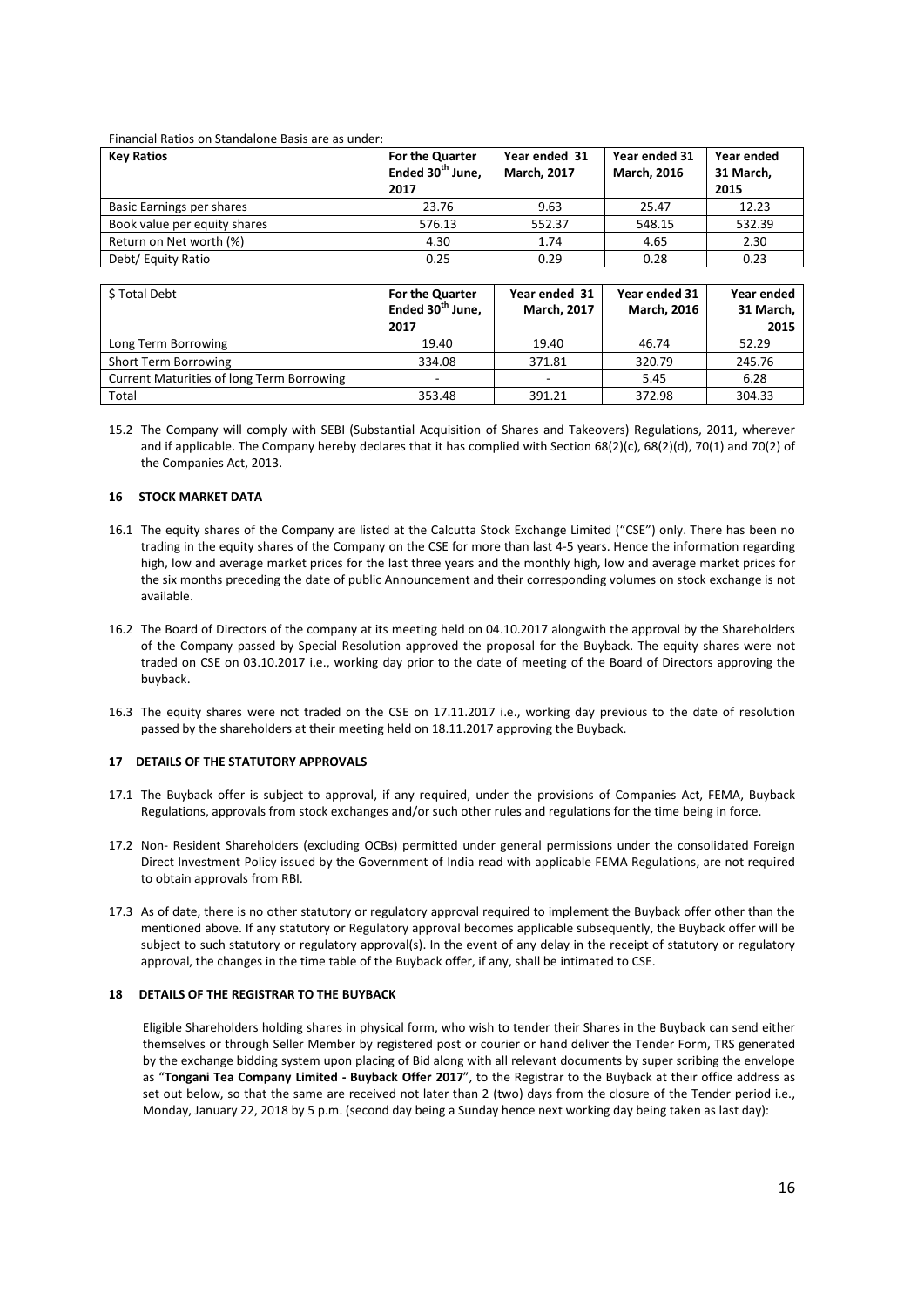#### **NICHE TECHNOLOGIES PRIVATE LIMITED**

D-511, Bagree Market, 5th Floor 71, B R B Basu Road, Kolkata- 700 001 Phone No.: (033) 22357270/71; Fax No.: (033) 2215-6823, Email-Id:nichetechpl@nichetechpl.com Website: www.nichetechpl.com

In case of any query, the shareholders may contact the Registrar on any day except holidays between 10.00 a.m. and 5.00 p.m.

## **THE TRS AND OTHER DOCUMENTS SHOULD NOT BE SENT TO THE COMPANY OR THE MANAGER TO THE BUYBACK OFFER.**

### **19 PROCESS AND METHODOLOGY FOR THE BUYBACK**

- 19.1 The Company proposes to Buyback not exceeding 60,000 Equity Shares of the Company from all the existing shareholders/beneficial owners of Equity shares of the Company, on a proportionate basis, through the Tender Offer route, at a price of Rs. 500/- per equity share for an aggregate amount of Rs. 3,00,00,000/- (Rupees Three Crores Only). The maximum number of Equity shares proposed to be bought back represents 24.41% of the total number of shares in the paid-up equity capital of the Company. The Buyback is in accordance with the provisions contained in the Article 61 of the Articles of Association of the Company, Section 68, 69,70 and all other applicable provisions, if any, of the Companies Act, 2013 (the "**Companies Act**"), the Companies (Share Capital and Debentures) Rules, 2014 (hereinafter referred to as the "**Share Capital Rules**") and in compliance with the Securities and Exchange Board of India (Buyback of Securities) Regulations 1998, as amended (the **Buyback Regulations**"). The Buyback Offer Size represents 22.10% of the fully paid-up equity share capital and free reserve as per latest audited Annual Financial Statement of the Company for the financial year ended March 31, 2017.
- 19.2 The aggregate shareholding of the Promoter Group/ Persons in Control is 1,84,200 equity shares which represents 74.947% of the existing equity share capital of the Company. In terms of the buyback regulations, under the Tender Offer Route the Promoters of the Company have the option to participate in the proposed buyback. In this regard the Promoter and Promoter Group of the Company have expressed their intention to participate in the Buyback.
- 19.3 Assuming response to the Buyback is to the extent of 100% (full acceptance) from all the Equity Shareholders upto their entitlement, the aggregate shareholding of the Promoter Group/Persons in Control, post Buyback will increase to 77.61% from 74.947% (Pre- Buyback shareholding) and the aggregate shareholding of the Public in the Company shall decrease to 22.39% (Post Buyback shareholding) from 25.053% (Pre Buyback shareholding).

### **19.4 Record Date, ratio of Buyback and entitlement of each shareholder.**

- a. The Buyback Committee has fixed December 08, 2017 as the Record Date for the purpose of determining the entitlement and the names of the shareholders who are eligible to participate in the Buyback offer.
- b. The equity shares proposed to be bought back shall be divided into two categories:
	- Reserved category for small shareholders ("Reserved Category").
	- General category for all shareholders other than small shareholders ("General Category").
- c. As defined in the Buyback Regulations, a "Small Shareholder" is a shareholder who holds Equity Shares of the Company having market value, on the basis of closing price on CSE as on Record Date, of not more than Rs**.**  2,00,000/- (Rupees Two Lakhs Only). Presently the equity shares of the Company are not traded, thus the closing price for the same is not available. Hence a shareholder who holds equity shares having market value on the basis of Buyback Offer price, of not more than Rs. 2,00,000 (Rupees Two Lakhs Only) is considered for determination of Small shareholder in terms of the Buyback Regulations. However if on the Record date the closing price of CSE would be available then the same shall be considered for the determination of Small Shareholder in terms of the Buyback Regulations.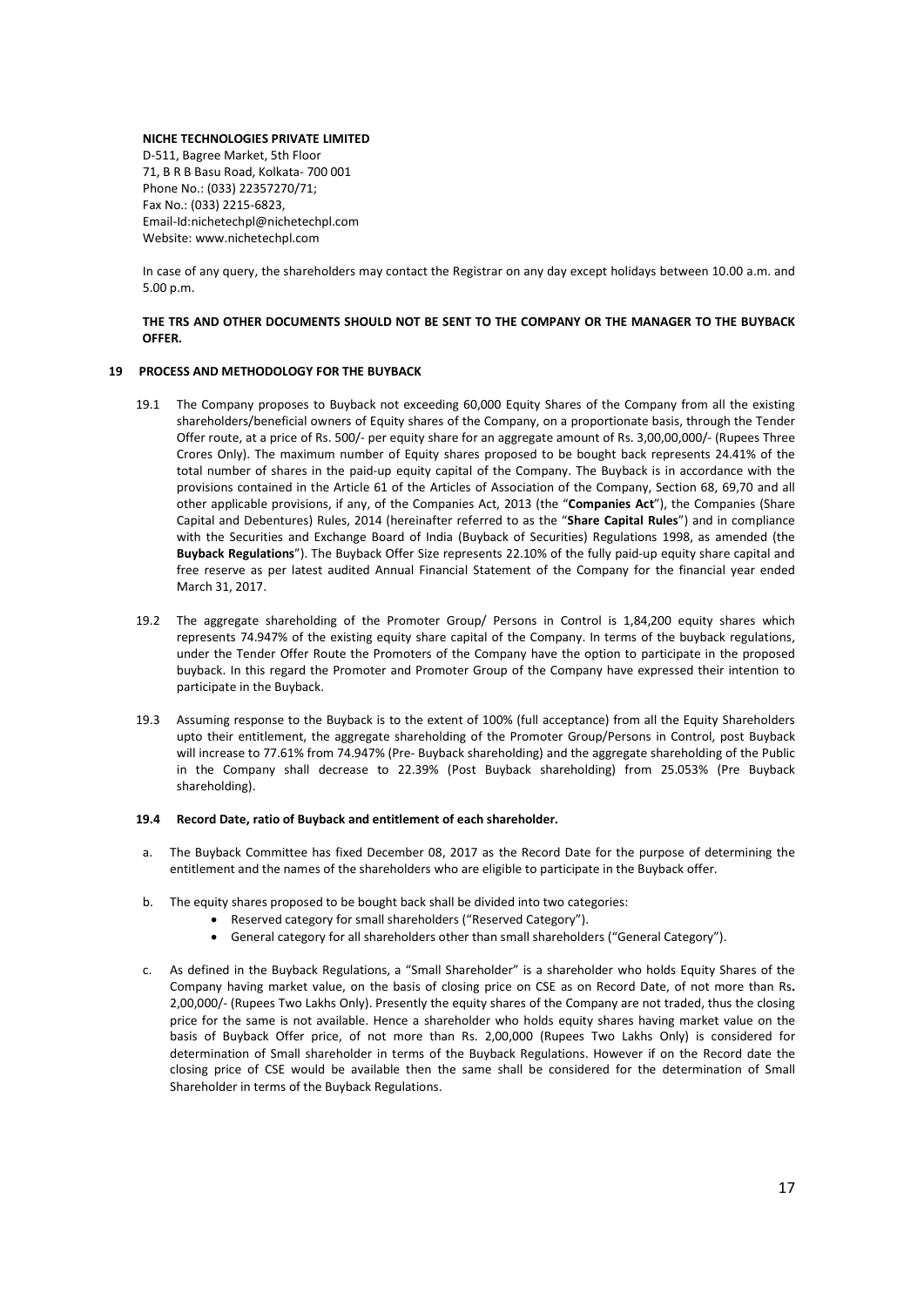- d. In compliance with Regulation 6 of the Buyback Regulations, the reservation for small shareholders will be 9000 equity shares which are higher of:
	- 15% of the number of equity shares which the company proposes to buyback i.e., 15% of 60,000 Equity shares which works out to 9000 Equity shares;
	- the number of Equity shares entitled as per their holding as on the Record Date [ i.e., (11044/245775) x 60000 ] which is 2696 Equity Shares.
- e. Accordingly, General Category shall consist of 51000 Equity shares.
- f. Based on the above the entitlement ratio of Buyback for both categories is decided as below:

| Category                | <b>Entitlement ratio of buyback</b> |  |
|-------------------------|-------------------------------------|--|
| Reserved Category       | 22:27                               |  |
| <b>General Category</b> | 151:695                             |  |

### **19.5 Fractional Entitlement**

If the entitlement under Buyback, after applying the abovementioned ratios to the Equity Shares held on Record Date, is not a round number (i.e. not in the multiple of 1 Equity Share) then the fractional entitlement shall be ignored for computation of entitlement to tender Equity Shares in the Buyback Offer, for both categories of Shareholders.

On account of ignoring the fractional entitlement, those small shareholders who hold 1 equity shares as on Record Date, will be dispatched a Tender Form with zero entitlement. Such Small Shareholders are entitled to tender additional Equity Shares as part of the Buyback Offer and will be given preference in the Acceptance of one Equity Share, if such Small Shareholders have tendered for additional Equity Shares.

### **19.6 Basis of acceptance of equity shares validly tendered in the Reserved Category**

Subject to the provisions contained in this Letter of Offer, the Company will accept the Shares tendered in the Buyback Offer by the Small Shareholders in the Reserved Category in the following order of priority:

- a) Full acceptance of Shares from Small Shareholders in the Reserved Category who have validly tendered their Shares, to the extent of their Buyback Entitlement, or the number of Shares tendered by them, whichever is less.
- b) Post the acceptance as described in paragraph 18.6 (a), in case, there are any Shares left to be bought back in the Reserved Category, the Small Shareholders who were entitled to tender zero Shares (on account of ignoring the fractional entitlement), and have tendered Additional Shares, shall be given preference and one Equity Share each from the Additional Shares tendered by these Small Shareholders shall be bought back in the Reserved Category.
- c) Post the acceptance as described in paragraph 18.6 (a) and (b), in case there are any validly tendered unaccepted shares in the Reserved Category ("**Reserved Category Additional Shares"**) and shares left to be bought back in the Reserved Category, the Reserved Category Additional Shares shall be accepted in a proportionate manner and the acceptances shall be made in accordance with the Buyback Regulations, i.e. valid acceptances per Shareholder shall be equal to the Reserved Category Additional Shares by the Shareholder divided by the total Reserved Category Additional Shares and multiplied by the total number of Shares remaining to be bought back in Reserved Category. For the purpose of this calculation, the Reserved Category Additional Shares taken into account for such Small Shareholders, from whom one Equity Share has been accepted in accordance with paragraph 18.6 (b), shall be reduced by one.
- d) Adjustment for Fractional results in case of proportionate acceptance, as described in Paragraph 18.6 (c), will be made as follows:
	- For any shareholder, if the number of additional shares to be accepted, calculated on a proportionate basis is not in the multiple of 1 and the fractional acceptance is greater than or equal to 0.50, then the fraction would be rounded off to the next higher integer.
	- For any shareholder, if the number of additional shares to be accepted, calculated on a proportionate basis is not in the multiples of 1 and the Fractional acceptance is less than 0.50, then the Fraction shall be ignored.

### **19.7 Basis of acceptance of equity shares validly tendered in the General Category**

Subject to the provisions contained in this Letter of Offer, the Company will accept the shares tendered in the Buyback Offer by shareholders (other than the small shareholders) in the General category in the following order of priority: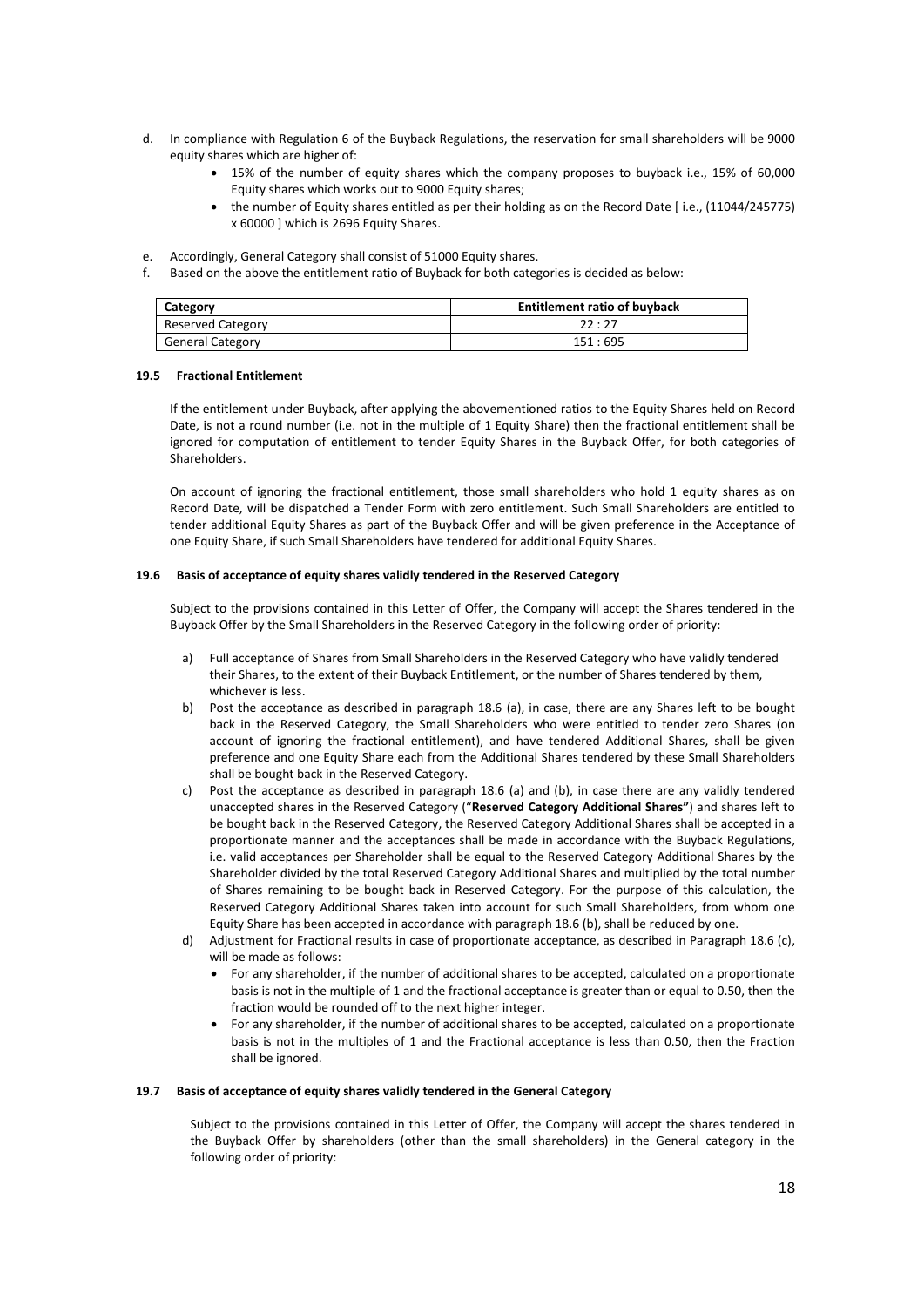- a. Full acceptance of shares from shareholders in the General Category who have validly tendered their shares, to the extent of their Buyback entitlement, or the number of shares tendered by them, whichever is less.
- b. Post the acceptance as described in paragraph 18.7(a), in case there are any validly tendered unaccepted shares in the General Category (**"General Category Additional Shares**") and shares left to be bought back in General Category, the General Category shares will be accepted in a proportionate manner and the acceptances shall be made in accordance with Buyback Regulations, i.e., valid acceptances per shareholders shall be equal to General Category additional shares by the shareholders divided by the total General Category Additional shares and multiplied by the total number of additional shares remaining to be bought back in the General Category.
- c. Adjustment for Fractional Results in case of proportionate acceptance as described in paragraph 18.7(b) will be made as follows:
	- For any shareholder, if the number of additional shares to be accepted, calculated on a proportionate basis is not in the multiple of 1 and the fractional acceptance is greater than or equal to 0.50, then the fraction would be rounded off to next higher integer.
	- For any shareholder, if the number of additional shares to be accepted, calculated on a proportionate basis is not in the multiple of 1 and the fractional acceptance is less than equal to 0.50, then the fraction shall be ignored.

## **19.8 Basis of acceptance of equity shares between the two Categories**

- a. After acceptance of tenders, as mentioned in paragraph 18.6 and 18.7, in case there are any shares left to be bought back in one category (**"Partially Filled Category"**) and there are additional unaccepted validly tendered shares ("**Further Additional Shares"**) in the second category ("**Over Tendered Category**"), then the further additional shares in the over tendered category shall be accepted in a proportionate manner i.e., valid acceptances per shareholder shall be equal to further additional shares validly tendered by the shareholder in the over tendered category divided by the total further additional shares in the over tendered category and multiplied by the total shares left to be bought back in the partially filled category.
- b. If the Partially Filled Category is the General Category and the Over Tendered Category is the Reserved Category, then any Small Shareholder who has received a Tender Form with zero Buyback Entitlement and who has tendered Additional Shares shall be eligible for priority acceptance of one Equity Share before acceptance in paragraph 18.8(a) out of the Shares left to be bought back in the Partially Filled Category provided no acceptance could take place from such Shareholder in accordance with paragraph 18.6.
- c. Adjustment for Fractional Results in case of proportionate acceptance as described in paragraph 18.8(b) will be made as follows:
	- For any shareholder, if the number of additional shares to be accepted, calculated on a proportionate basis is not in the multiple of 1 and the fractional acceptance is greater than or equal to 0.50, then the fraction would be rounded off to next higher integer.

For any shareholder, if the number of additional shares to be accepted, calculated on a proportionate basis is not in the multiple of 1 and the fractional acceptance is less than equal to 0.50, then the fraction shall be ignored**.** 

### **20 PROCEDURE FOR TENDER/OFFER AND SETTLEMENT**

- 20.1 The Buyback is open to all equity shareholders/ beneficial owners of the Company holding Equity Shares either in physical and/or electronic form on the Record Date.
- 20.2 The Buyback shall be implemented using the "Mechanism for Acquisition of Shares through Stock Exchange" notified by SEBI vide circular CIR/CFD/POLICYCELL/1/2015 dated April 13, 2015 read with Circular No. CFD/DCR2/CIR/P/2016/131 dated December 09, 2016 and following the procedure prescribed in the Companies Act and the Buyback Regulations and as may be determined by the board (including the committee authorized to complete the formalities of the buyback) and on such terms and conditions as may be permitted by law from time to time.

For implementation of the Buyback, the Company has appointed **JRK Stock Broking Pvt. Ltd.** as the registered broker of the Company (the "**Company's Broker**") through whom the purchases and settlements on account of the Buyback would be made by the Company. The contact details of the Company's Broker are as follows: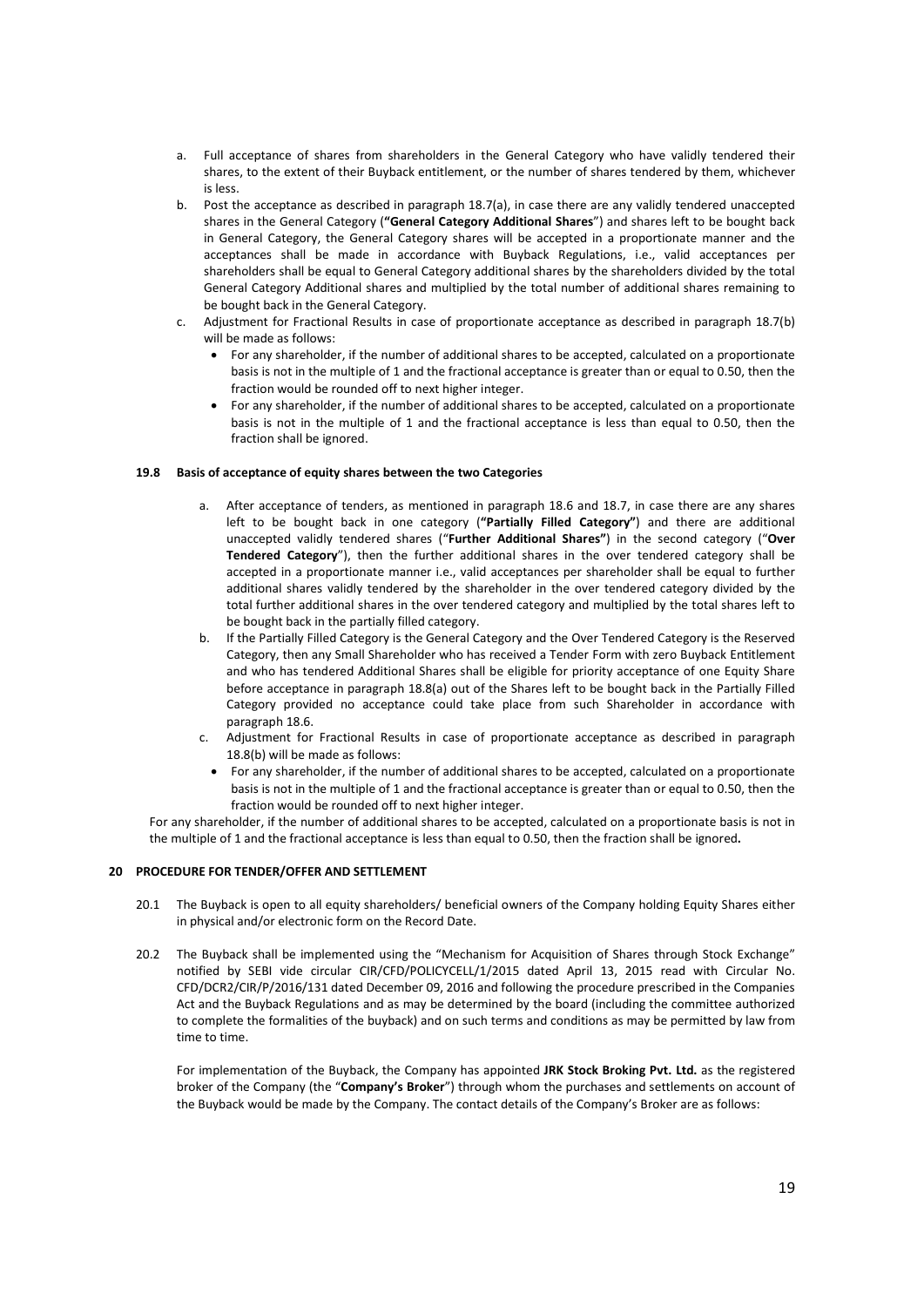#### Name: **JRK Stock Broking Pvt Ltd**

Address: Tobacco House, 1 Old Court House Corner, 3rd Floor, Room No 301, Kolkata – 700 001. Tel No. 033-40174777, Fax No. 033-40174700, Email Id: info@jrkgroup.in Contact Person: Mr. Birendra Kumar Jain

20.3 The Company will request BSE to provide the separate Acquisition Window to facilitate placing of sell orders by shareholders who wish to tender Equity Shares in the Buyback. BSE would be the Designated Stock Exchange for this Buyback.

During the tendering period, the order for selling the shares will be placed in the Acquisition Window by eligible shareholders through their respective stock brokers during normal trading hours of the secondary market. The stock brokers **("Seller Member(s)")** can enter orders for demat shares as well as physical shares. In the event Selling Member of any Eligible Shareholder is not registered with BSE trading member / stock broker, then that Eligible Shareholder can approach any BSE registered stock broker and can register himself by using quick unique client code (UCC) facility through that BSE registered stock broker (after submitting all details as may be required by such BSE registered stock broker in compliance with applicable law). In case the Eligible Shareholder is unable to register himself by using quick UCC facility through any other BSE registered stock broker, then that Eligible Shareholder may approach the Company's Broker, viz. JRK Stock Broking Pvt. Ltd, to register himself by using quick UCC facility.

### **20.4 Procedure to be followed by Equity Shareholders holding Equity Shares in the dematerialized form:**

- 20.4.1 Shareholders who desire to tender their Equity Shares in the electronic form under the Buyback would have to do so through their respective Seller Member by indicating to their broker the details of Equity Shares they intend to tender under the Buyback.
- 20.4.2 The Seller Member would be required to place an order/bid on behalf of the Shareholders who wish to tender Equity Shares in the Buyback using the acquisition window of the BSE. Before placing the bid, the concerned Seller Member would be required to transfer the tendered Equity Shares to the special account of Clearing Corporation of India Limited ("**Clearing Corporation**"), by using the settlement number and the procedure prescribed by the Clearing Corporation. This shall be validated at the time of order/bid entry.
- 20.4.3 The details of the Special Account of Clearing Corporation shall be informed in the issue opening circular that will be issued by BSE Limited/Clearing Corporation.
- 20.4.4 For Custodian Participant orders for demat Equity Shares early pay-in is mandatory prior to confirmation of order by custodian. The custodian shall either confirm or reject the orders not later than the closing of trading hours on the last day of the tendering period. Thereafter, all unconfirmed orders shall be deemed to be rejected. For all confirmed Custodian Participant orders, order modification shall revoke the custodian confirmation and the revised order shall be sent to the custodian again for confirmation.
- 20.4.5 Upon placing the bid, the Seller Member shall provide a Transaction Registration Slip **("TRS")** generated by the BSE Exchange Bidding System to the shareholder. TRS will contain the details of order submitted like Bid ID No., Application No., DP ID, Client ID, No. of Equity Shares tendered etc.

### **20.5 Procedure to be followed by Registered Equity Shareholders holding Equity Shares in the Physical form:**

- 20.5.1 Shareholders who are holding physical Equity Shares and intend to participate in the Buyback will be required to approach the Seller Member along with the complete set of documents for verification procedures to be carried out including the (i) original share certificate(s), (ii) valid share transfer forms duly filled and signed by the transferors (i.e. by all registered shareholders in same order and per the specimen signatures registered with the Company) and duly witnessed at the appropriate place authorizing the transfer in favour of the Company (iii) Self attested copy of the shareholder's PAN Card (iv) any other relevant documents such as power of attorney, corporate authorization (including board resolution/specimen signature), notarized copy of death certificate and succession certificate or probated will, if the original shareholder has deceased, etc., as applicable, in addition, if the address of the shareholder has undergone a change from the address registered in the Register of Shareholders of the Company, the shareholder would be required to submit a self-attested copy of address proof consisting of any one of the following documents: valid Aaddhar Card, Voter Identity Card or Passport or any other document Seller Member may require.
- 20.5.2 Based on these documents, the concerned Seller Member shall place a bid on behalf of the Eligible Shareholders holding Equity Shares in physical form and who wish to tender Equity Shares in the Buyback, using the acquisition window of BSE. Upon placing the bid, the Seller Member shall provide a TRS generated by the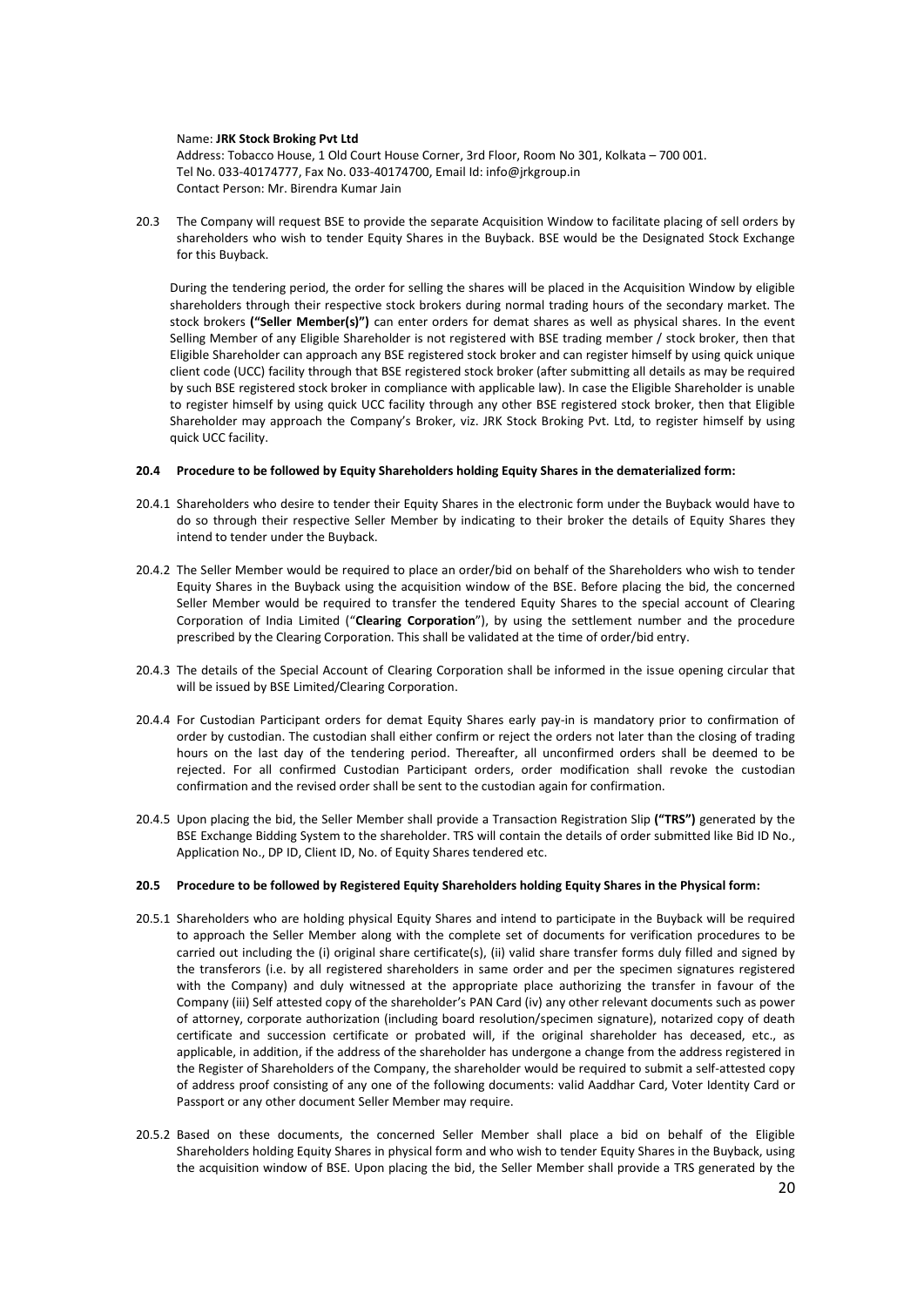Exchange Bidding System to the shareholder. TRS will contain the details of order submitted like Folio No., Certificate No., Distinctive No., No. of Equity Shares tendered etc.

- 20.5.3 The Seller Member has to deliver the original share certificate(s) and documents (as mentioned in Paragraph 18 above) along with TRS either by registered post or courier or hand delivery to the Registrar and Transfer Agent ("RTA") (at the address mentioned at paragraph 18 below or the collection centers of the RTA details of which will be included in the Letter of Offer) within 2 (two) days of bidding by Seller Member. The envelope should be superscribed as "Tongani Tea Company Limited - Buyback Offer 2017". One copy of the TRS will be retained by RTA and it will provide acknowledgement of the same to the Seller Member/shareholder.
- 20.5.4 Shareholders holding physical Equity Shares should note that physical Equity Shares will not be accepted unless the complete set of documents is submitted. Acceptance of the physical Equity Shares for Buyback by the Company shall be subject to verification as per the Buyback Regulations and any further directions issued in this regard. RTA will verify such bids based on the documents submitted on a daily basis and till such time the BSE Limited shall display such bids as 'unconfirmed physical bids'. Once, RTA confirms the bids it will be treated as 'Confirmed Bids'.
- 20.5.5 Modification/cancellation of orders will be allowed during the tendering period of the Buyback.
- 20.5.6 The cumulative quantity tendered shall be made available on BSE Limited's website www.bseindia.comthroughout the trading session and will be updated at specific intervals during the tendering period.

### **20.6 METHOD OF SETTLEMENT**:

Upon finalization of the basis of acceptance as per Buyback Regulations:

- 20.6.1 The settlement of trades shall be carried out in the manner similar to settlement of trades in the secondary market.
- 20.6.2 The Company will pay the consideration to the Clearing Corporation on or before the pay-in date for settlement for Equity Shares accepted under the Buyback, the Shareholders whose shares have been accepted in the Buyback will receive funds payout in their settlement bank account from Clearing Corporation.
- 20.6.3 The equity shares bought back in the demat form would be transferred directly to the demat account of the Company opened for Buyback (the "**Special Demat Account**") provided it is indicated by the Company's Broker or it will be transferred by the Company's Broker to the Special Demat Account on receipt of the equity shares from the clearing and settlement mechanism of BSE.
- 20.6.4 The Eligible Shareholders will have to ensure that they keep the depository participant ("**DP**") account active and unblocked to receive credit in case of return of Equity Shares, due to rejection or due to non-acceptance.
- 20.6.5 Excess demat Equity Shares or unaccepted demat Equity Shares, if any, tendered by the Eligible Shareholders would be returned to them by Clearing Corporation. Any excess Equity Shares held in physical form pursuant to proportionate acceptance/rejection will be returned back to the shareholders directly by the Registrar. The Company is authorized to split the share certificate and issue new consolidated share certificate for the unaccepted Equity Shares, in case the Equity Shares accepted by the Company are less than the Equity Shares tendered in the Buyback by Eligible Sellers holding Equity Shares in the physical form.
- 20.6.6 The Clearing Corporation would settle the trades by making direct funds payout to the Eligible Shareholders and the Seller Member would issue contract note. Company's Broker would also issue a contract note to the Company for the Equity Shares accepted under the Buyback. If Eligible Sellers bank account details are not available or if the fund transfer instruction is rejected by Reserve Bank of India or bank, due to any reasons, then the amount payable to Eligible Shareholders will be transferred to the Seller Member for onward transfer to the Eligible Sellers.
- 20.6.7 Eligible Shareholders who intend to participate in the Buyback should consult their respective Seller Member for payment to them of any cost, applicable taxes, charges and expenses (including brokerage) that may be levied by the Seller Member upon the Eligible Shareholders for tendering Equity Shares in the Buyback (secondary market transaction). The Buyback consideration received by the Eligible Shareholders, in respect of accepted Equity Shares, could be net of such costs, applicable taxes, charges and expenses (including brokerage) and the Company accepts no responsibility to bear or pay such additional cost, charges and expenses (including brokerage) incurred solely by the Eligible Shareholders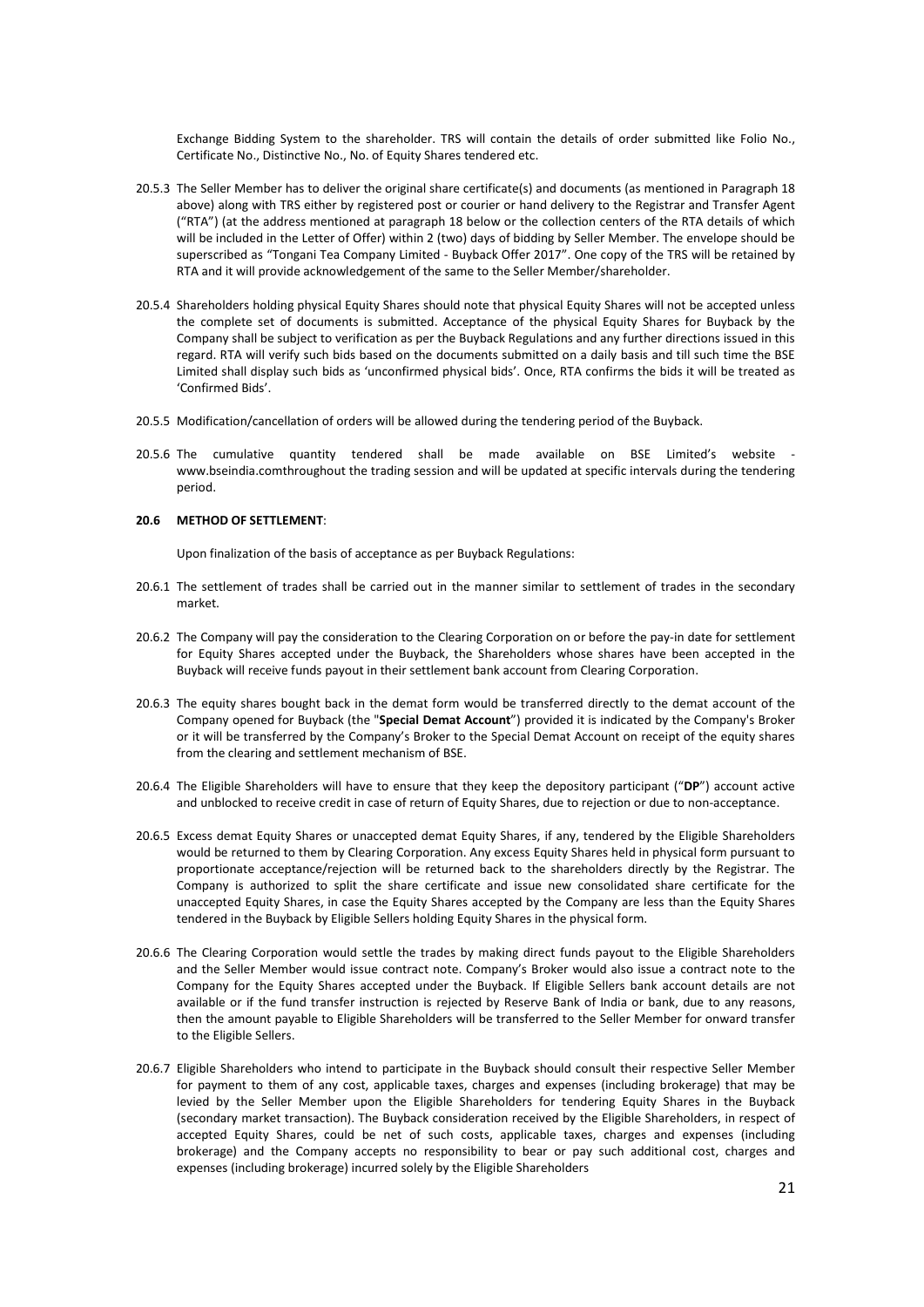The Equity Shares lying to the credit of the Special Demat Account and the Equity Shares bought back and accepted in physical form will be extinguished in the manner and following the procedure prescribed in the Buyback Regulations.

### **20.7 In case of Non- Receipt of the Letter of Offer**

- **20.7.1 In case the equity shares are in Dematerialized form**: An eligible person may participate in the offer by downloading the Tender form from the website of the Company www.tonganitea.com or by providing their application in writing on plain paper, signed by all joint shareholders, stating name and address of shareholder(s), number of equity shares held as on the record date, Client ID Number, DP name/ID, beneficiary account number, and number of equity shares tendered for the Buyback.
- **20.7.2 In case the Equity shares are in Physical Form:** An eligible person may participate in the Offer by providing their application in writing on plain paper signed by all joint shareholders stating name, address, folio number, number of equity shares held, share certificate number, number of equity shares tendered for the Buyback offer and the distinctive numbers thereof, enclosing the Original share certificate(s), copy of Equity shareholder(s) PAN card(s) and executed share transfer form in favour of the Company. The transfer form SH-4 can be downloaded from the Company's website www.tonganitea.com. Equity shareholders must ensure that the traded form, along with the TRS and requisite documents (as mentioned in paragraph 19.7.(a), reach the collection centres before 5.00 PM (IST) on the closing date. If the signature(s) of the Equity Shareholders provided in the plain paper application differs from the specimen signature(s) recorded with the Registrar of the Company or not in the same order (although attested), such applications are liable to be rejected under this Buyback offer.

**Please note that Eligible Person(s) who intend to participate in the Buyback will be required to approach their respective Seller Member (along with the complete set of documents for verification procedures) and have to ensure that their bid is entered by their respective Seller Member or broker in the electronic platform to be made available by BSE before the Closing Date.** 

**The Company shall accept Equity Shares validly tendered by the Shareholder(s) in the Buyback on the basis of their shareholding as on the Record Date and the Buyback Entitlement. Eligible Person(s) who intend to participate in the Buyback using the 'plain paper' option as mentioned in this paragraph are advised to confirm their entitlement from the Registrar to the Buyback Offer, before participating in the Buyback.** 

- 20.7.3 Non receipt of the Letter of Offer by, or accidental omission to dispatch the Letter of Offer to, any Eligible Person shall not invalidate the Buyback Offer in any way.
- 20.7.4 The acceptance of the Buyback Offer made by the Company is entirely at the discretion of the Equity shareholders of the Company. The Company does not accept any responsibility for the decision of any equity shareholder to either participate or not to participate in the buyback offer. The Company will not be responsible in any manner for any loss of share Certificate(s) and other documents during transit and the Equity shareholders are advised to adequately safeguard their interest in this regard.

### **21 NOTE ON TAXATION**

**SHAREHOLDERS ARE ADVISED TO CONSULT THEIR TAX ADVISORS FOR THE APPLICABLE TAX PROVISIONS INCLUDING THE TREATMENT THAT MAY BE GIVEN BY THEIR RESPECTIVE ASSESSING OFFICERS IN THEIR CASE AND THE APPROPRIATE COURSE OF ACTION THAT THEY SHOULD TAKE. THE COMPANY DOES NOT ACCEPT ANY RESPONSIBILITY FOR THE ACCURACY OR OTHERWISE OF SUCH ADVICE.**

Given below is a broad summarization of the applicable sections of the ITA relating to treatment of income-tax in case of Buyback of listed equity shares on the stock exchange, which is provided only as a guidance.

#### **21.1.1 CLASSIFICATION OF SHARES AND SHAREHOLDERS**

- **a) Based on the provisions of the Income Tax Act, shares can be classified under the following two categories:** 
	- i. Shares held as investment (Income from transfer taxable under the head "Capital Gains")
	- ii. Shares held as stock-in-trade (Income from transfer taxable under the head "Profits and Gains from Business or Profession")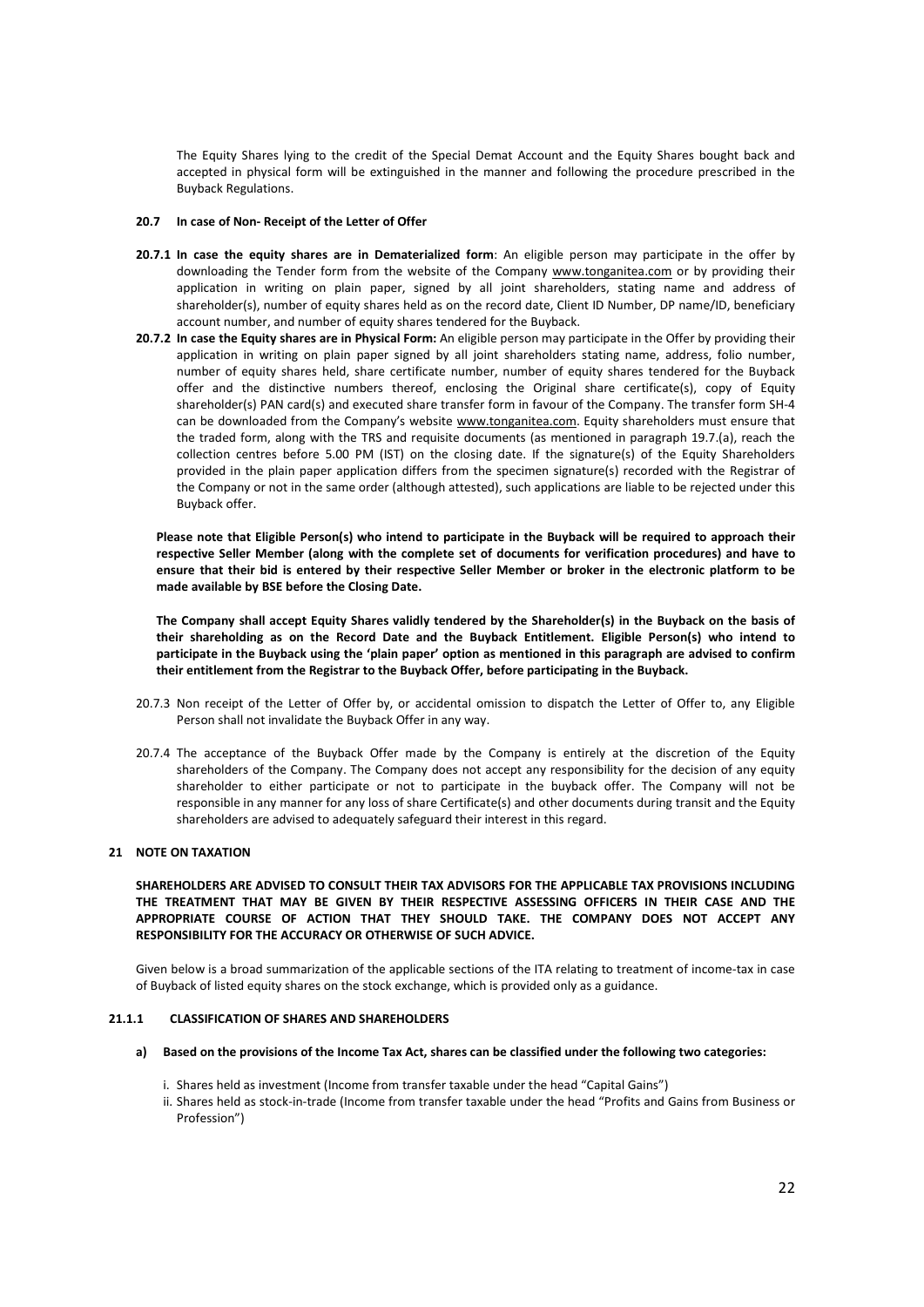- **b) Based on the provisions of the Income Tax Act, shareholders can be classified under the following categories:** 
	- **i.) Resident Shareholders being:** 
		- Individuals, HUF, AOP and BOI
		- **Others**

### **ii.) Non- Resident shareholders being:**

- NRIs
- $\bullet$  Fils
- Others:
	- Company;
	- other than Company

# **21.1.2 SHARES HELD AS INVESTMENT**

- a) For Non-Residents, taxability of Capital Gains would be subject to beneficial provisions of applicable DTAA.
- b) The taxability as per the provisions of the Income Tax Act is discussed below.

## **PERIOD OF HOLDING**

As per the provisions of the Income Tax Act, for the purpose of determining as to whether the Capital Gains are short term or long term in nature:

- i) Where a capital asset, being listed equity shares of the company being bought back, is held for a period of less than or equal to 12 months prior to the date of transfer, the same shall be treated as a short term capital asset, and the gains arising therefrom shall be taxable as short term capital gains(STCG).
- ii) Similarly, where the listed equity shares are held for a period of more than 12 months prior to the date of transfer, the same shall be treated as a long- term capital asset, and the gains arising therefrom shall be taxable as long-term capital gains (LTCG).
- c) Capital Gains on Buyback of shares are governed by the provision of Section 46A of the Income Tax Act. As per the provisions of Section 46A, Buyback of shares held as Investment, would attract capital gains in the hands of shareholders as per the provisions of Section 48 of the Income Tax Act.

### **Buyback of Shares through a Recognized Stock Exchange**

Where transaction for transfer of such equity shares (i.e. Buyback) is executed through a recognized stock exchange and such transaction is chargeable to Securities Transaction Tax (STT), the taxability is asunder (for all categories of shareholders):

- a) LTCG arising from such transaction would be exempt under Section 10(38) of the Income tax Act; and
- b) STCG arising from such transaction would be subject to tax @ 15% under section 111A of the Income tax Act.

Further, in case of resident Individual or HUF, the benefit of maximum amount which is not chargeable to income tax is required to be considered while computing the tax on such STCG.

In addition to the above STCG tax, Surcharge, Education Cess and Secondary and Higher Education Cess are leviable as under:

- In case of companies other than domestic companies: Surcharge @5% is leviable where the total income exceeds Rs.10 crores and @2% where the total income exceeds Rs. 1 crore but less than Rs. 10 crores. Education Cess @2% and Secondary and Higher Education Cess @ 1%is leviable in all cases.
- In case of domestic companies: Surcharge @12% is leviable where the total income exceeds Rs.10crores and @7% where the total income exceeds Rs.1crore but less than Rs. 10 Crores is leviable in all cases. Further, Education Cess @2% and Secondary and Higher Education Cess @ 1% is leviable in all cases.
- In case of resident assessees (i.e. other than domestic companies): Surcharge@15% is leviable where the total income exceeds Rs. 1 crore and @ 10% where the total income exceeds Rs. 50 lakhs but less than Rs. 1 Crore. Also, Education Cess@2% and Secondary and Higher Education Cess @ 1% is leviable.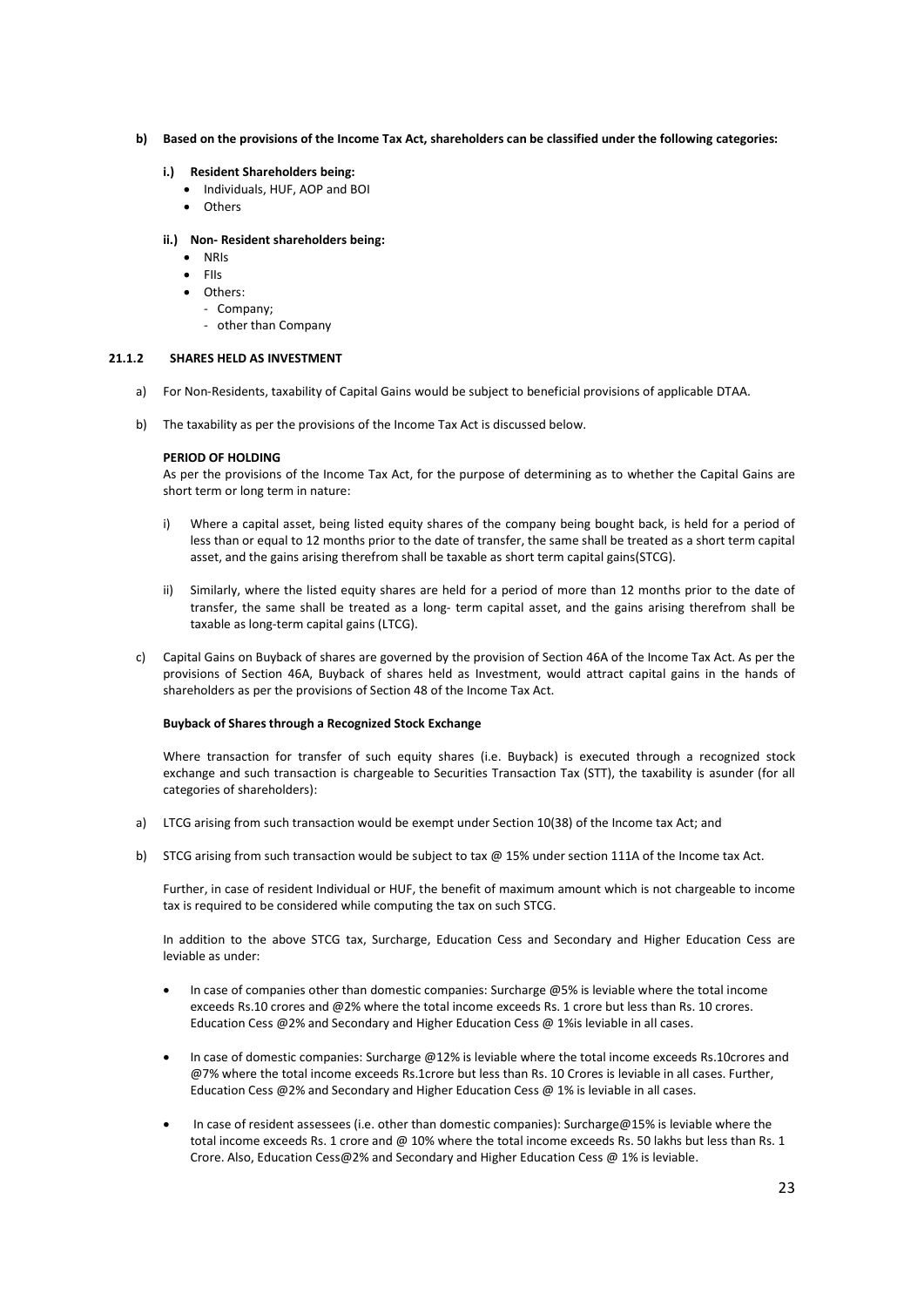In addition to the above, MAT implications may also get triggered for domestic companies.

## **21.1.3 SHARES HELD AS STOCK IN TRADE**

- a) If the shares are held as stock-in-trade by any of the Shareholders of the Company, then the gains would be characterized as business income. In such a case, the provisions of section 46A of the Income Tax Act would not apply.
- b) Resident Shareholders
	- i. For individuals, HUF, AOP, BOI, profits would be taxable at slab rates.
	- ii. Domestic Companies having turnover or gross receipts not exceeding Rs. 50 Crores in the previous year i.e. 2015-16 would be taxable @ 25%
	- iii. For persons other than stated in (i) and (ii) above, profits would be taxable@ 30%. No benefit of indexation by virtue of period of holding would be available in any case. In addition to the above, Surcharge Education Cess and Secondary and Higher Education Cess are leviable.
- c) Non- Resident Shareholders
	- i. For Non Residents, taxability of profits as business income would be subject to beneficial provisions of applicable DTAA.

ii. Where DTAA provisions are not applicable:

- For non-resident individuals, HUF, AOP, BOI, profits would be taxable at slab rates.
- For foreign companies, profits would be taxed in India @ 40%
- For other non-Resident shareholders, such as foreign firms, profit would be taxed  $@30\%$

In addition to the above, Surcharge Education Cess and Secondary and Higher Education Cess are leviable.

## **21.1.4 TAX DEDUCTION AT SOURCE**

a) In case of Resident Shareholders

In absence of any specific provision under the Income Tax Act, the Company shall not deduct tax on the consideration payable to resident shareholders pursuant to the said Buy Back.

b) In case of Non- Resident Shareholders

Since the Buy Back is through the stock exchange, the responsibility of discharge of the tax due on the gains (if any) is on the non-resident shareholder. It is therefore recommended the non-resident shareholder may consult their custodians/ authorized dealers/ tax advisors appropriately.

# 21.1.5 **THE TAX RATES AND OTHER PROVISIONS MAY UNDERGO CHANGES**

### **22 DECLARATION BY THE BOARD OF DIRECTORS**

 Declaration as required under Clause (ix) and (x) of the Schedule II, Part A to the Securities and Exchange Board of India (Buyback of Securities) Regulations, 1998, as under:

- i) The Board of Director Confirms that are no defaults subsisting in repayment of deposits, redemptions of debentures or preference shares or repayment of term loans to any financial institutions or banks.
- ii) The board of Directors confirm as on the date of Board Meeting (i.e., October 04, 2017) that based on a full enquiry conducted into the affairs and prospects of the Company and taking into account all the liabilities including prospective and Contingent liabilities payable as if the Company were being wound up under the companies Act, the board of Directors have formed an opinion that
	- a) that immediately following the date of the Board Meeting held on October 04, 2017 and the date on which the Special Resolution is passed, there will be no grounds on which the Company can be found unable to pay its debts;
	- b) as regards its prospects for the year immediately following the date of the Board Meeting held on October 04, 2017 and the date on which the Special Resolution is passed and having regards to the Board's intentions with respect to the management of the Company's business during that year and to the amount and character of the financial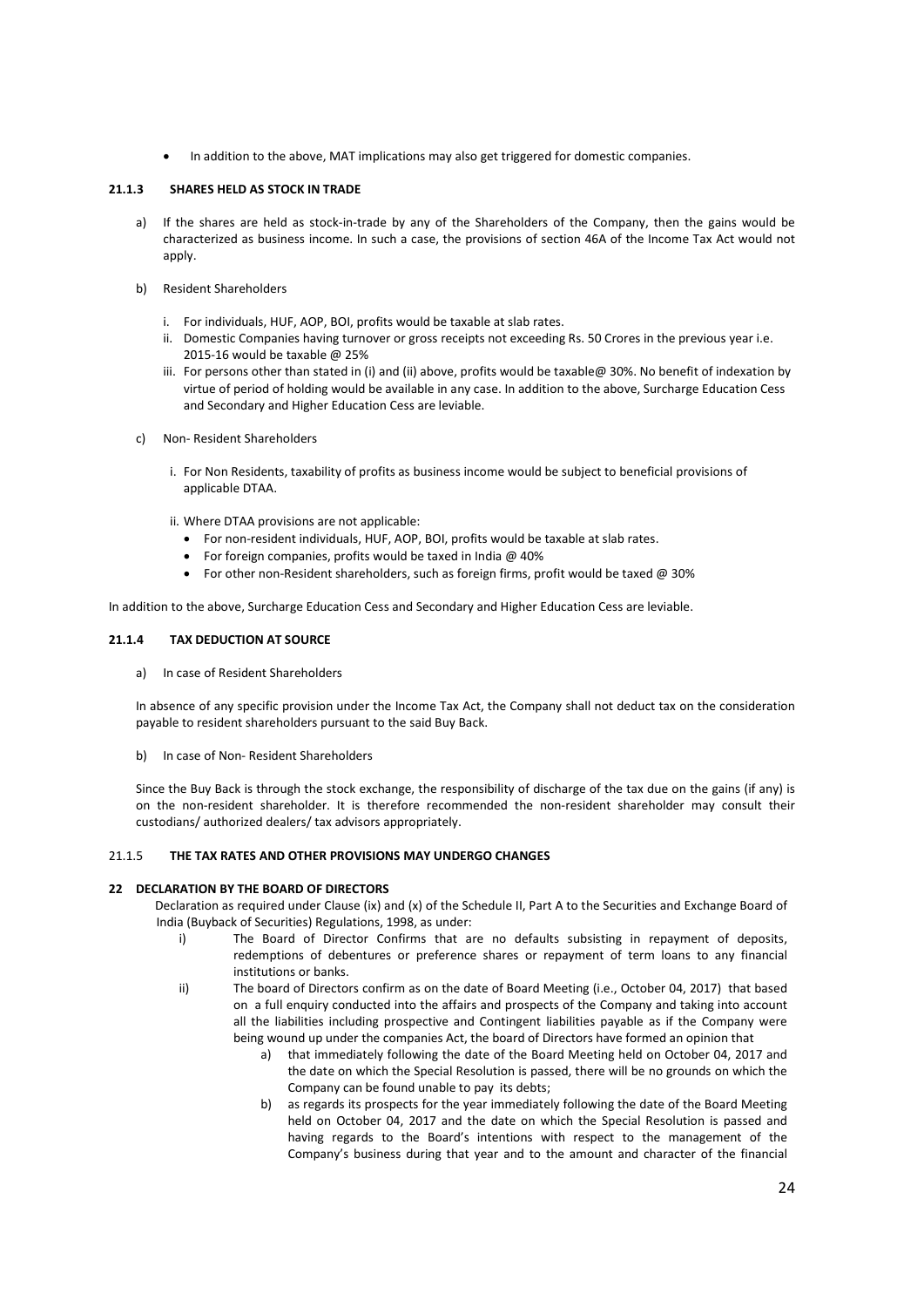resources, which will, in the their view, be available to the Company during that year, the Company will be able to meet its liabilities as and when they fall due and will not be rendered insolvent within a period of one year following the date of the Board Meeting held on October 04, 2017 as well as the date on which the special resolution is passed;

This declaration is made and issued pursuant to the resolution passed at the meeting of the Board of Directors held on October 04, 2017.

For and on behalf of Board of Directors of Tongani Tea Company Limited

**Sd/- Manoj Kumar Daga Chairman & Compliance Officer DIN: 00123386** 

**Sd/- Ashok Vardhan Bagree Independent Director DIN: 00421623** 

# **23 AUDITORS CERTIFICATE**

The text of the Report dated October 04, 2017 received from M/s. Navin Nayar & Company (Chartered Accountants) the Statutory Auditors of the Company, addressed to the Board of Directors of the Company is reproduced below:

Quote

To, **The Board of Directors**, **Tongani Tea Company Limited**, 15B, Hemanta Basu Sarani, 3<sup>rd</sup> Floor, Kolkata- 700 001

### **Sub: Proposed Buyback Offer of Equity Shares of Tongani Tea Company Limited (the "Company")**

Dear Sir,

At the request of the Company, vide their letter dated 21/09/2017, we the statutory auditors of the Company, are providing the certificate on the proposed Buyback of Equity Shares of the Company. The Certificate is required for the purpose of inclusion of the same (a) in the explanatory statement to be annexed to the notice for general meeting for authorizing Buyback by passing a special resolution and (b) in the Public Announcement and Letter Of Offer for Buyback of its share by the Company and for submission to the Securities and Exchange Board of India (SEBI) and other Regulatory Authorities.

- 1) We have been informed that the board of directors of the Company in their meeting held on October 04, 2017 have decided to Buyback 60,000 equity shares under Section 68 and 70(1) of the Companies Act, 2013, as amended from time to time (the "Act") at a price of Rs. 500/- per share for an aggregate consideration of Rs. 3,00,00,000 (Rupees Three Crores Only). In terms of the requirements of Clause (xi) of Schedule II, Part A of the Securities and Exchange Board of India (Buyback of Securities), Regulations, 1998 as amended from time to time, (hereinafter called the "**Buyback Regulations**") we confirm as under:
- a) We have enquired into the state of affairs of the Company in relation to its audited accounts for the year ended March 31, 2017.
- b) The amount of permissible capital payment towards Buyback of Equity Shares if any, as ascertained below in our view has been properly determined in accordance with Section 68 of the Companies Act, 2013.

| <b>Particulars</b>                                                                                 | Amount (Rs)     |
|----------------------------------------------------------------------------------------------------|-----------------|
| Issued, Subscribed and Paid-up share capital as at March 31, 2017                                  | 24,57,750       |
| Free reserves as at March 31, 2017                                                                 |                 |
| Agriculture Development Reserve                                                                    | 5,23,00,566     |
| - General Reserve                                                                                  | 7,37,50,511     |
| - Surplus in Statement of Profit & Loss                                                            | 72,06,174       |
| Securities Premium Account                                                                         | 56250           |
| <b>Total</b>                                                                                       | 13,57,71,251.00 |
| Maximum amount permissible for buy-back i.e. 25% of the total paid-up<br>capital and free reserves | 3,39,42,812.75  |

2) The opinion expressed by the directors of the Company in the Declaration as to any of the matters mentioned in the declaration as per Schedule II- Clause (x) of the rules is reasonable;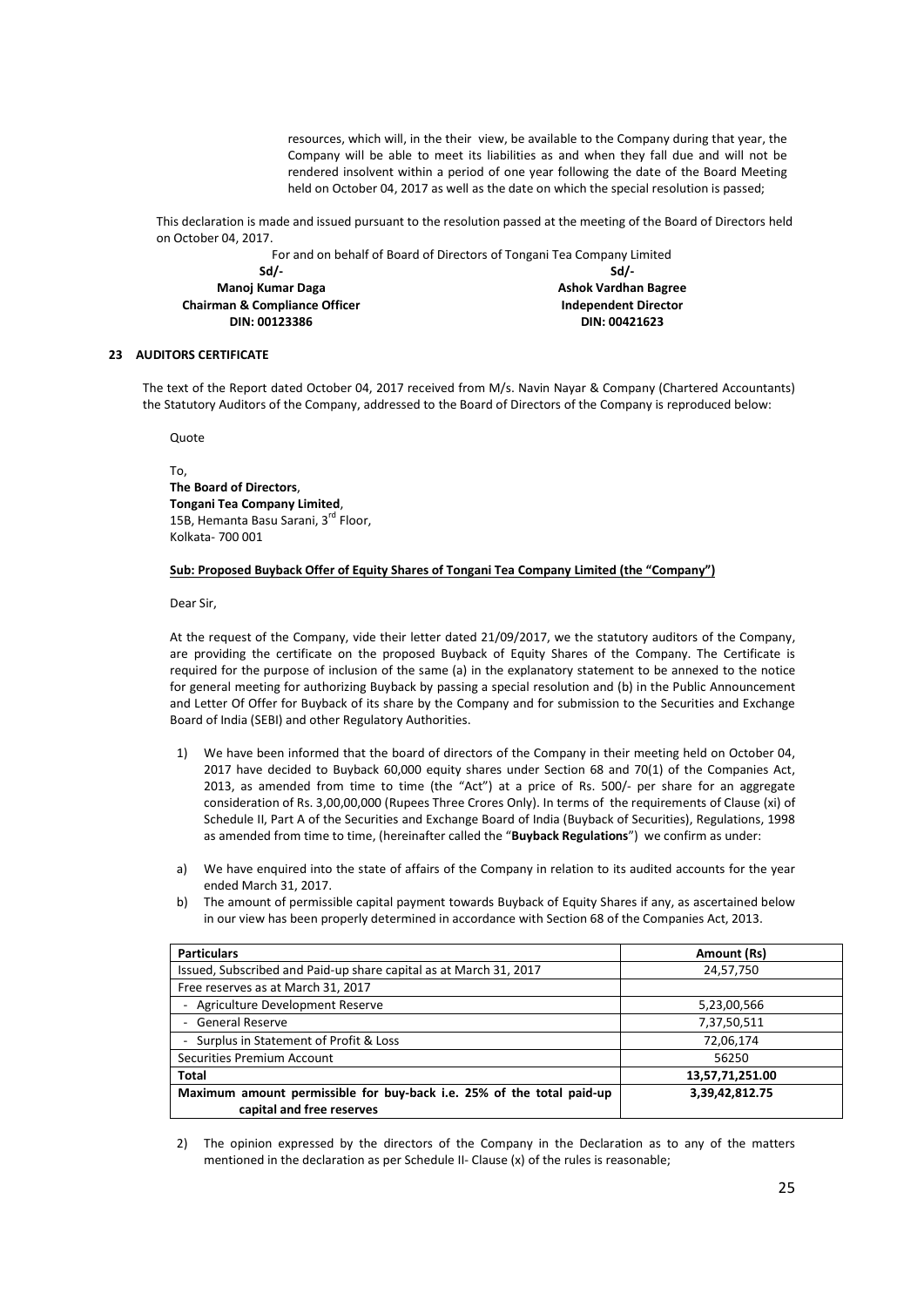- 3) The Board of Directors of the Company is responsible for :
	- i. properly determining the amount of capital payment for Buyback;
	- ii. making a full enquiry into the affairs and prospects of the Company and forming the opinion that the Company will not be rendered insolvent within a period of one year from the date on which the special resolution is passed.
- 4) Based on the representation made by the Company and other information and explanations given to us, which to the best of our knowledge and belief were necessary for this purpose, we report that we are not aware of anything to indicate that the opinion expressed by Directors in the declaration as to any of the matters mentioned in the declaration as approved by the Board of Directors in their meeting held on 04/10/2017 is unreasonable in the circumstances in the present context.
- 5) Compliance with the provisions of the Act and Rules is the responsibility of the Company's management. Our responsibility is to verify the factual accuracy based on our review procedures. This report is intended solely for your information and for the purpose of inclusion of the same (a) in the explanatory statement to be annexed to the notice for general meeting for authorizing Buyback by passing a special resolution and (b) in the Public Announcement and Letter Of Offer for Buyback of its share by the Company and is not to be used, referred or distributed for any other purpose without our written consent. Nothing contained in this report should be construed to be representation as to the future. We do not accept or assume any liability or duty of care for any other purpose, save where expressly agreed by our prior consent in writing.

Dated: 4<sup>th</sup> October, 2017

Place: Kolkata

## **24 DOCUMENTS FOR INSPECTION**

The following material documents are available for inspection by the shareholders of Tongani Tea Company Limited at their Registered Office at 15B, Hemanta Basu Sarani, 3<sup>rd</sup> Floor, Kolkata- 700 001 from to 10 a.m. to 4 p.m on any day except Saturdays, Sundays and public holidays, during the Tendering Period i.e., from Monday, January 08, 2018 to Friday, January 19, 2018.

- a) Copy of the Certificate of Incorporation and the Memorandum and Articles of Association of Tongani Tea Company.
- b) Copy of the Annual Reports of Tongani Tea Company for the year ended March 31, 2017, March 31, 2016 and March 31, 2015.
- c) Copy of the Resolution passed by the Board of Directors at its meeting held on October 04, 2017 approving proposal for Buyback.
- d) Copy of the Resolution passed by the Shareholders, the results of which were declared on November 18, 2017 approving proposal for Buyback.
- e) Copy of the Certificate dated October 04, 2017, received from M/s. Navin Nayar & Co, the Statutory Auditors of the company, in terms of Clause (xi) of Part A to Schedule II of the Buyback Regulations.
- f) Copy of the Declaration of Solvency and an Affidavit in form SH-9 as prescribed under section 68(6) of the Companies Act.
- g) Copy of the Escrow Agreement
- h) Copy of the Certificate from CA for sufficient resources.
- i) Copy of the Public Announcement published in the newspapers on November 21, 2017.
- j) Copy of SEBI observation letter

### **25 DETAILS OF THE COMPLIANCE OFFICER**

Mr. Manoj Kumar Daga, Chairman & Compliance Officer, C/o. Tongani Tea Company Limited, Tel no. 033-2248-7685/ 2210- 0540; Email: info@tonganitea.com

Chartered Accountants Firm Registration No. 317117E Sd/- (**Navin Nayar)** Membership Number: 053267 Partner

For **NAVIN NAYAR & COMPANY**